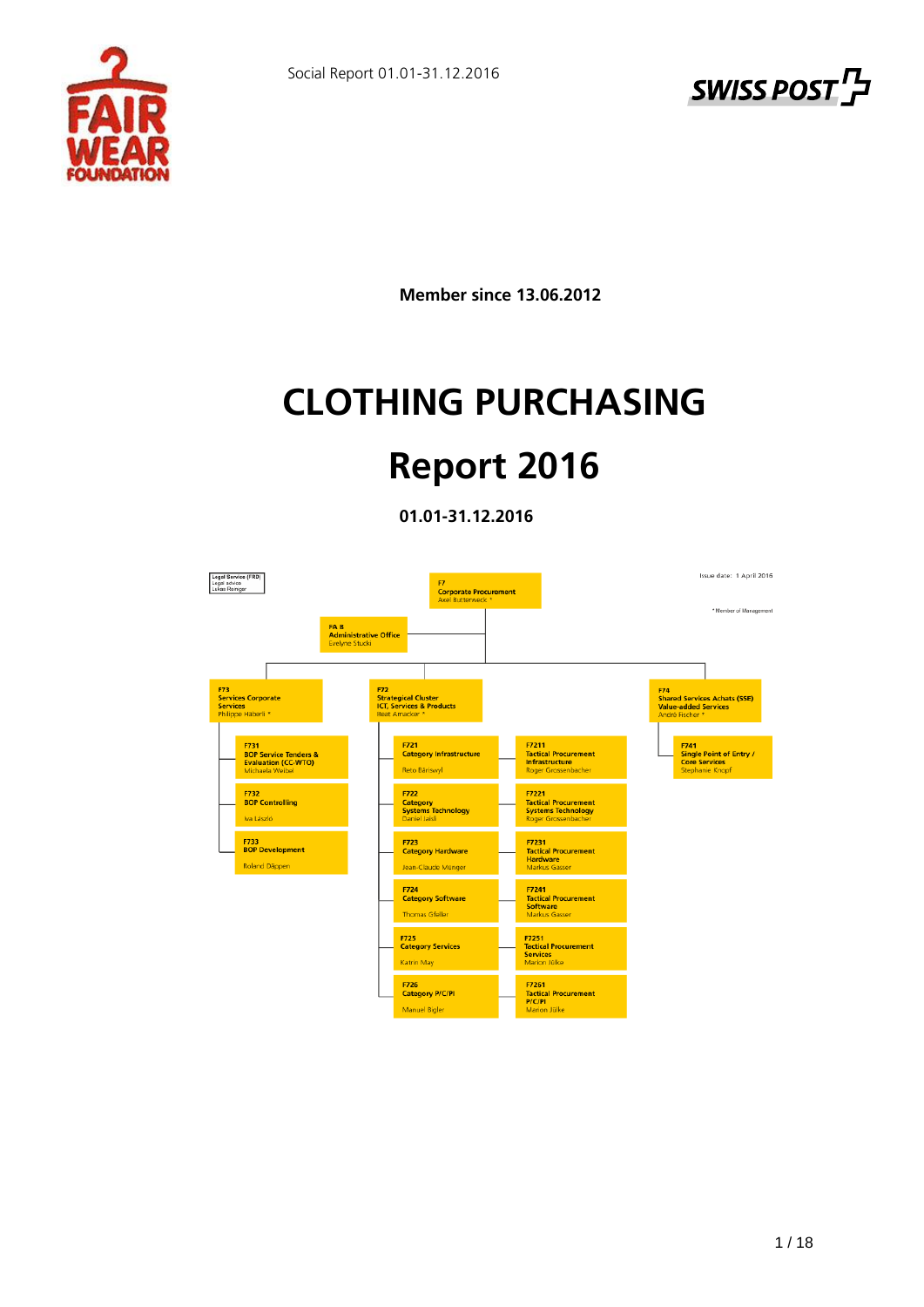



# **Summary: goals & achievements 2016**

Swiss Post was the first major Swiss public company to join the worldwide Fair Wear Foundation on 13 June 2012. The globally active Fair Wear Foundation is committed to sustainable clothing production. Using a multi-stakeholder approach, it brings together industry associations, trade unions and non-governmental organizations (NGOs) as equal partners in order to enforce minimum standards for the employees and promote transparency in the garment industry.

Commitment to sustainability is part of Swiss Post's vital corporate culture. Swiss Post operates according to a clear set of principles and takes its social, environmental and economic responsibilities seriously. Since 2006, Swiss Post has required all of its suppliers to sign its Code of Ethics and Social Responsibility in order to confirm their acceptance of Swiss Post's basic social and ethical requirements and its environmental principles.

In its corporate responsibility strategy, Swiss Post focuses on climate and energy, as well as areas of action in the social sphere, which also include responsible procurement. The concept of due diligence is being established as a core principle of responsible procurement organization. In addition, the focus of responsible procurement is increasingly on the supply chain and our work with suppliers, because that is where the greatest degree of leverage for improvement is to be found.

Socially responsible procurement in times of globalized value chains is a growing challenge. Long supply chains with many subcontractors and different regional laws to protect workers call for professional and independent partners on site. Much of what we almost take for granted is a scarce resource in emerging and developing countries.

It is typical for these countries to have national regulation systems that are underdeveloped or that do not work well. Even if these countries currently have modern labour and environmental laws, it does not show in practice.

We joined the Fair Wear Foundation to ensure that our Swiss Post clothing is produced in a socially acceptable manner and that improvements can be specifically initiated together with producers where necessary.

Our efforts have an impact on all those involved, from direct suppliers in the value chain to our suppliers' subcontractors. This is the only way we can fulfil our due diligence obligations with respect to suppliers.

In 2016 Swiss Post was awarded the third time by FWF with the highest status of "Leader. The specified requirements as part of the 2015 audit action plans have been implemented successfully. By the end of 2016, 100% of suppliers had been audited.

Swiss Post intends to fulfil its commitment sustainably and therefore relies on a suitable balance between ecological action, social responsibility and economic success. This not only applies to our activities within Switzerland, but also to the purchasing of goods and services from abroad.

#### *"Clothing produced in a socially acceptable manner for the employees of Swiss Post is a high priority for us. We do not intend to react to external pressure, but wish to lead by example."*

*Beat Amacker Head of Strategic Cluster Management*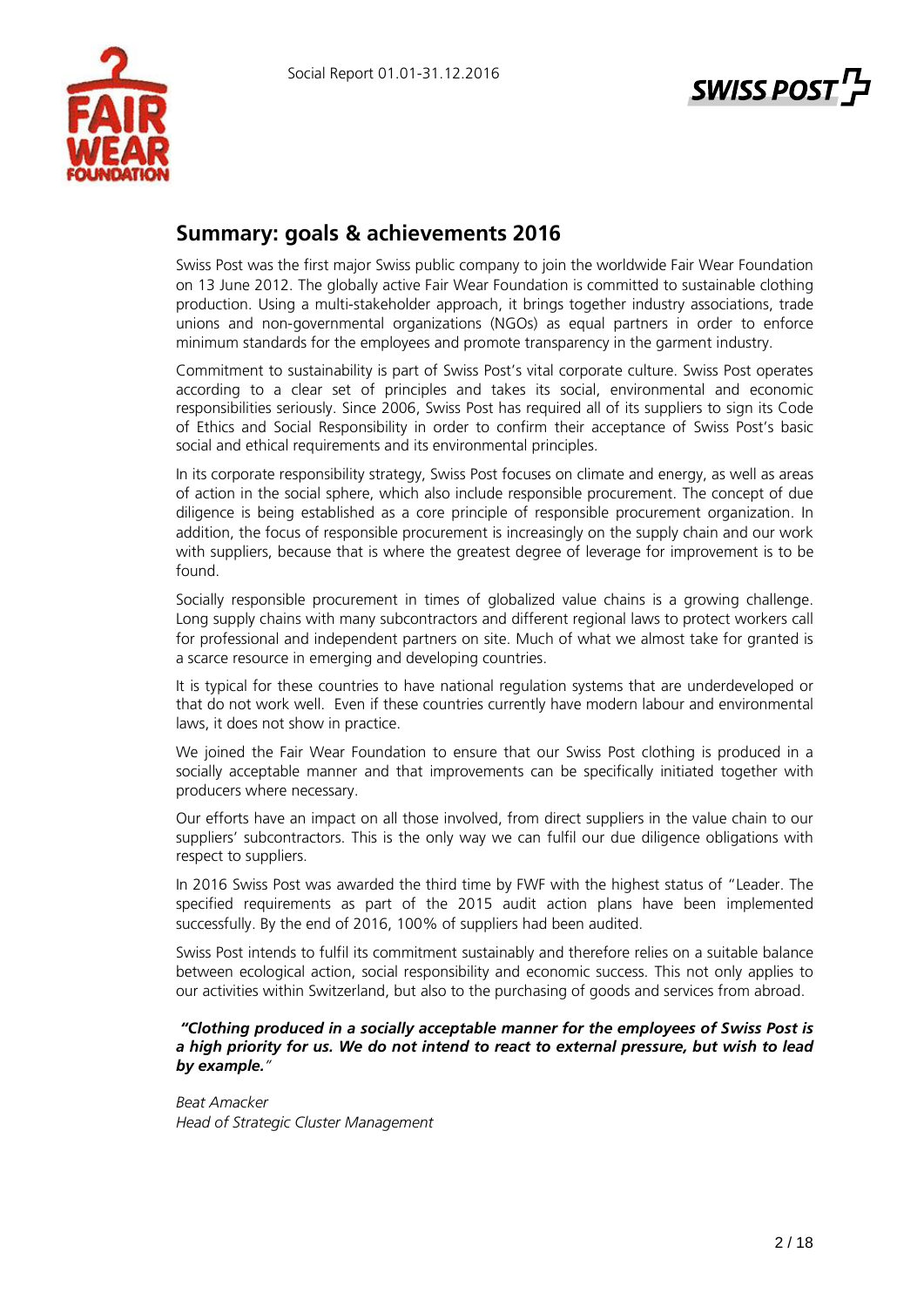



# **Mission of Swiss Post for socially responsible procurement**

# **Code of labour practices of the Fair Wear Foundation**

Swiss Post already introduced a Social and Ethics Code for all suppliers in 2006. For clothing purchasing, Swiss Post abides by the working guidelines of the Fair Wear Foundation, on which the producer audits are based. The code is displayed in the factories in the respective national language. The goal of the Fair Wear Foundation is to improve working conditions in the garment industry. Member companies of the Fair Wear Foundation pledge to only deal with sewn products that have been produced under fair working conditions. Therefore, the Fair Wear Foundation requires this business operation to comply with the following Code of Labour Practices:

# **1. Employment is freely chosen**

There must be no use of forced labour.

# **2. There is no discrimination in employment**

The employer must treat all employees equally, regardless of their race, colour, gender, religion, political affiliation, union membership, nationality, social origin, deficiencies or disabilities.

#### **3. No exploitation of child labour**

There must be no use of child labour. Prospective employees may not be employed before they have reached the age of completion of compulsory schooling and on no account may they be employed under the age of 15. Young people between the age of 15 and 18 must not perform work which can harm their health or safety. For example, they are not permitted to perform work at night or work excessive hours.

# **4. Freedom of association and the right to collective bargaining**

The employees have the right to negotiate with their employer as a group (collective bargaining) The employer must not punish employees who express their opinion and wishes. All employees have the right to join a trade union of their choice or to establish a trade union (freedom of association). If the right to freedom of association and collective bargaining is restricted, the employer may not prevent other forms of collective bargaining and the organization of workers. Workers' representatives shall not be discriminated against and shall have access to all workplaces necessary to carry out their representation functions.

# **5. Payment of a living wage**

The wages must at least meet the legal minimum (if this has been defined). The wages for a normal working week should always be sufficient to meet the basic needs of workers and their families and provide some discretionary income. Deductions from wages shall not be permitted which are not provided for by national law. Employees shall be adequately and clearly informed about the specifications of their wages, including wage rates, payment periods and wage deductions. They shall receive a pay slip that contains this information.

#### **6. No excessive working hours**

Hours of work shall comply with applicable laws. In any event, workers shall not be required on a regular basis to work in excess of 48 hours per week and shall be provided with at least one day off for every seven-day period. Overtime shall be voluntary and the total working hours per week, including overtime, shall not exceed 60 hours. Overtime shall not be required on a regular basis and must always be compensated at a premium rate, in accordance with the legal requirements.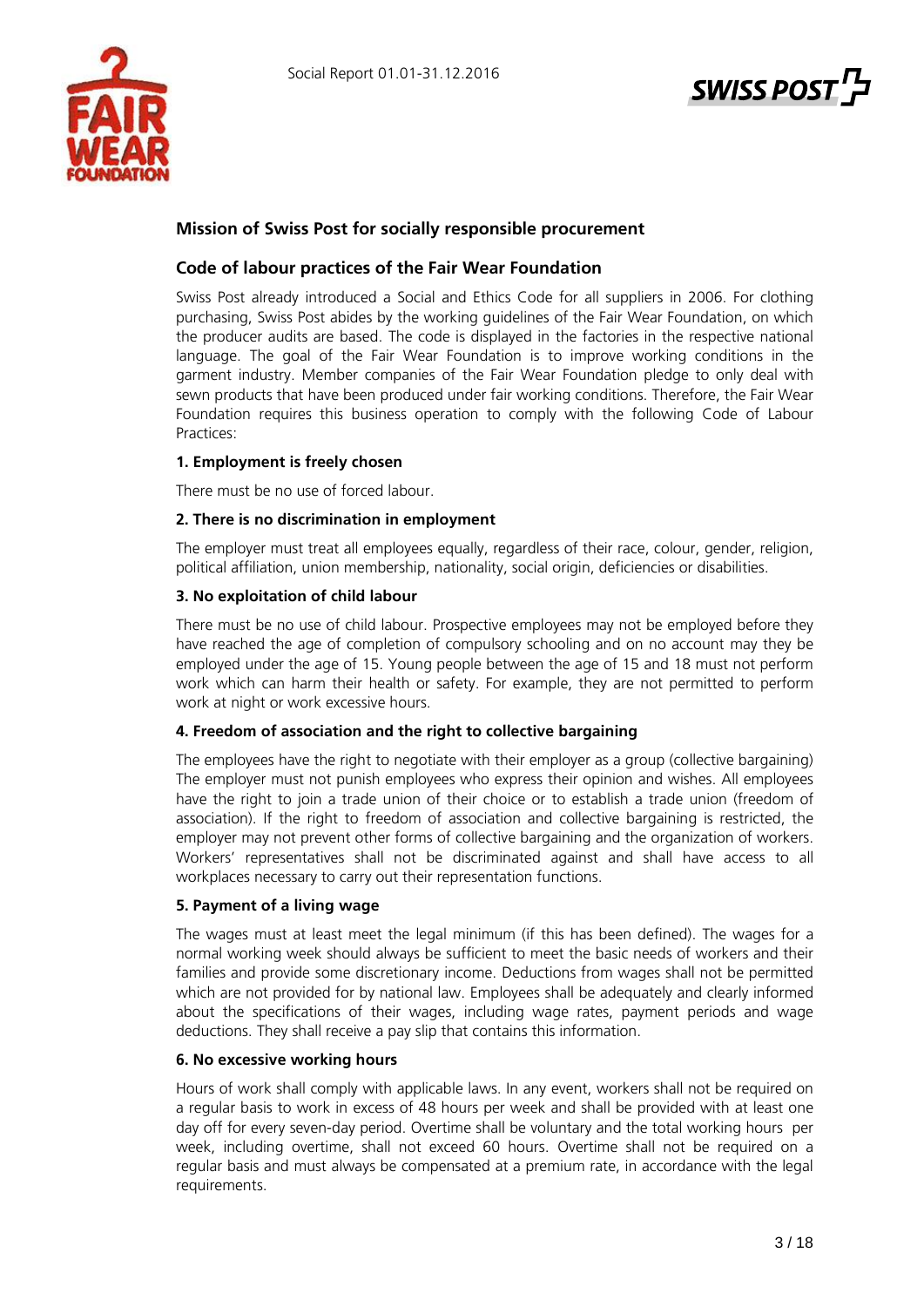



# **7. Safe and healthy working conditions**

The employer must provide a safe and hygienic working environment. The employer shall provide protective equipment, where necessary, and train the employees in how they are used. The employer shall furthermore take measures to prevent accidents and health risks. Physical abuse, threats of physical abuse, unusual punishments or discipline, sexual and other harassment, and intimidation by the employer is strictly prohibited.

# **8. Legally binding employment relationship**

Each employee shall receive a written employment contract and all labour-law and social security obligations to employees shall be assumed.

<http://www.swisspost.ch/ethikkodex>

<https://www.post.ch/en/business/a-z-of-subjects/procurement-organization/responsible-procurement>

# **1. Sourcing strategy**

# **1.1. Sourcing strategy & pricing**

When purchasing clothing, Swiss Post's concern is that its employees are attired purposefully, attractively and uniformly. We pursue "the middle risk country strategy" predefined by our management which is part of Swiss Post's policy, and indicates that some risk factors are present in supply chain by dual purchasing from Europe and Asia. We buy 83% from Europe. Our purchasing strategy in a nutshell:

- Trust: long-term relationships with the producers
- Socially acceptable: acceptance by the manufacturers of Swiss Post's Social and Ethics Code and of Fair Wear Foundation's Code of Labour Practices
- Local sourcing: materials chosen local from the production region
- Dual: for big quantities, one supplier in Asia and in Europe
- Economical: best offer-quality ratio value
- Long lifetime: high quality of the garments

In 2014 we laid down that each supplier is required to fill in a detailed product calculation sheet "DNA" for all materials used, including their supply sources and web page. This will allow us to view the whole supply chain, including material and workmanship, prices and transport ways to provide better traceability of each article.

# **1.2. Organization of the sourcing department**

The clothing team at Swiss Post Corporate Procurement is made up of four employees (with a total employment rate of 200%). On behalf of the different units, these staff perform the role of buyer and are responsible for the procurement and supply. The final approval is given by the Head of Strategic Cluster Management.

# **1.3. Production cycle**

The uniforms, do not have several collections, like in the fashion business. Swiss Post plans the production cycles on a long-term basis. In April it communicates the planned order quantities for the coming year, so that the suppliers have sufficient time to plan the production and purchasing of material and to meet the delivery dates. In Asia there are a maximum of one delivery at the end of the year. In Europe , it is between three to five as required. Swiss Post anticipates a purchasing period of eight months from Asia and in Europe one and half months depending on the availability of the material.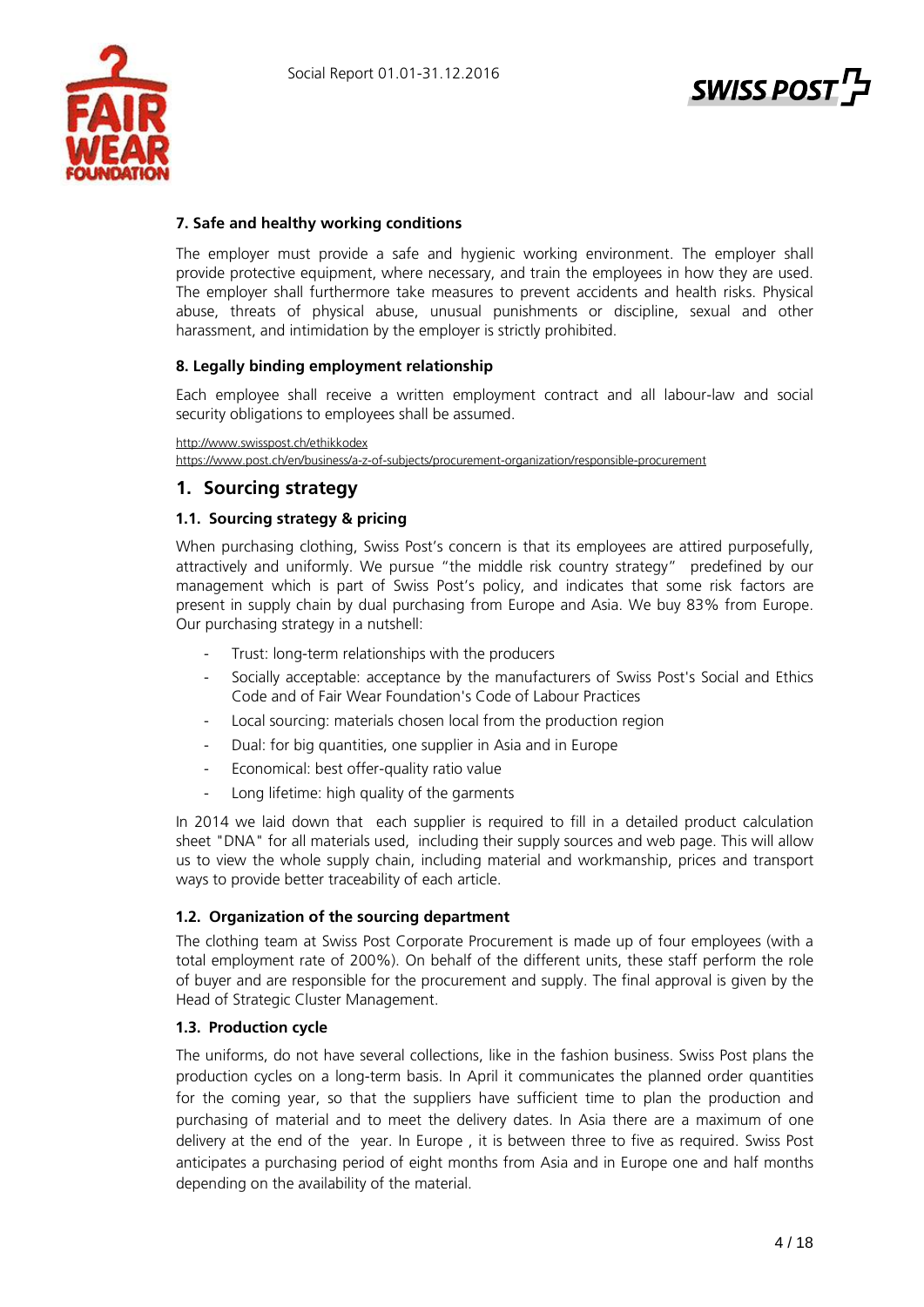

Swiss Post attaches great importance to a long-term partnership and direct cooperation with their producers. This is the only way in which a trusting and respectful relationship can be established. On average, cooperation currently lasts for almost five years. We used the following criteria in 2016 for the selection of new suppliers and their sub-contractors:

- Does the supplier agree to the Swiss Post Social and Ethics Code and does he pledge to comply with it? Is the producer ready to fill the questionnaire of Swiss Post for uniform suppliers, which requires transparency about price calculation, wages, and along the entire supply chain?
- Does the producer agree to Fair Wear Foundation's Code of Labour Practices and does he pledge to comply with it? If so, both the management and employees of the producer are given training in FWF Code of Labour Practices (i.e. 8 ILO core labour standards). The supplier audit takes place only after completion of the training.
- Is the offer-quality ratio right?
- Does the supplier have the required know-how, technologies, machinery available? Are the staff qualified and are there appropriate quality standards? Is there sufficient capacity and finances for producing the required number of units?
- How is the environmental commitment applied in practice? For example, solar energy systems, waste separation, etc.

No working relationships with any suppliers were terminated in 2016.

# **1.5. Integration monitoring activities and sourcing decisions**

In 2016 approximately 284'051 pieces garments were produced by 13 suppliers in 20 factories in 11 countries for Swiss Post. A challenge not only for purchasing and logistics, but also for monitoring the social standards. Swiss Post provides its employees with 90 different types of garments in over 2,053 sizes: classic suits for women and men, outdoor clothing, knitted goods, T-shirts and sweatshirts, casual trousers, shirts and blouses, work clothing, accessories (belts, ties, caps and gloves), as well as shoes.

| <b>Product groups and countries</b> |                     |                   |
|-------------------------------------|---------------------|-------------------|
| Product group                       | Country of factory  | Order volume 2016 |
|                                     | lordan              | 20'597            |
| <b>Business uniforms</b>            | Slovakai 4          | 19'165            |
|                                     | Slovakai 1          | 11'470            |
|                                     | Slovakai 2          | 3'477             |
|                                     | Slovakai 3          | 12'092            |
| Outdoor                             | Bulgaria 1          | 9'355             |
| <b>Casual Pants</b>                 | Bulgaria 1          | 33'802            |
|                                     | Slovakai 5          | 16'460            |
| <b>Woven Shirts</b>                 | China 1             | 33'659            |
|                                     | China <sub>2</sub>  | 20'443            |
|                                     | Hungary             | 14'202            |
|                                     | Slovakai 3          | 14'120            |
| Knitted goods                       | Czech Rep           | 22'235            |
| <b>Work garments</b>                | Portugal            | 4'955             |
| Securiy vests                       | Slovakai 3          | 1'650             |
|                                     | China 3             | 3'694             |
|                                     | Italy               | 8'297             |
|                                     | Germany             | 900               |
| <b>Ties &amp; Scarves</b>           | Slovakai 3          | 6'700             |
| <b>Belts</b>                        | Switzerland         | 15'090            |
| Gloves                              | Bulgaria 2          | 5'820             |
|                                     | Poland 1            | 599               |
|                                     | Poland <sub>2</sub> | 700               |
| <b>Hats</b>                         | Bulgaria 2          | 4'569             |
|                                     | Total 1             | 284'051           |
| <b>External suppliers</b>           |                     |                   |
| Shoes 1                             | Switzerland         | 8'394             |
| Shoes <sub>2</sub>                  | Switzerland         | 20                |
| Clothing                            | Switzerland         | 1'616             |
|                                     | Total 2             | 10'030            |



ל 'SWISS POST

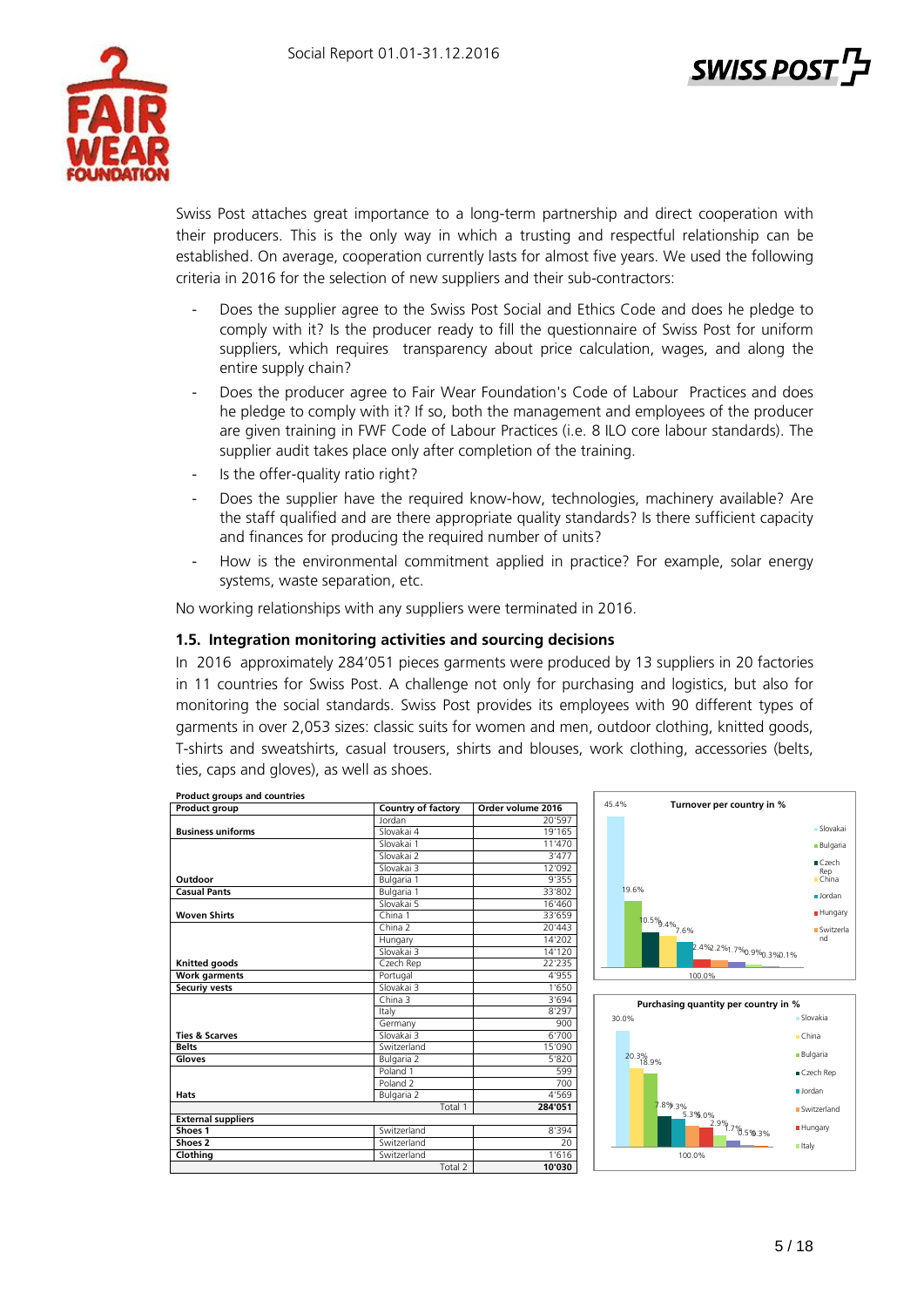

In 2016, our suppliers came from Switzerland, the Czech Republic, Slovakia, Hungary, Portugal, Poland, Germany, Italy, Bulgaria, Jordan and China. We prefer to produce in Europe because of traceability of the production and materials.

As a member of Fair Wear Foundation we are committed to our responsibility. Our sourcing decisions will be influenced as explained below:

If a manufacturer does not accept FWF standards, we do not start working with the factory. After major issues are found during an audit or major issues are reported within the complaint procedure, our company urges the garment suppliers to take immediate action.

With respect to child labour and workplace security in the factories, we have a zero-tolerance policy.

Our suppliers have to initiate the continuous improvements according to FWF and CAP concept. If this is not done within one year by the supplier, generally the cooperation will be cancelled.

Placing of orders will be stopped immediately for the next round (orders already placed must be produced so as to secure the delivery of the goods) in case of non-performance or unwillingness to improve labour conditions.

# **2. Coherent system for monitoring and remediation**

# **Audit programme**

Swiss Post has itself to audit 40% of its producers in the first year of its membership in 2012. By the end of 2016, 100% of the garment suppliers had been audited based on turnover without external suppliers.

All factories have received factory training in FWF Code of Labour Practices (i.e. 8 ILO core labour standards). The audits were carried out by FWF, Better Work-ILO and Swiss Post. Swiss Post exceeded the requirements of the Fair Wear Foundation.

# **All manufacturers audited**

Swiss Post already audited all of its suppliers in risk countries prior to joining the Fair Wear Foundation. Currently, 100 % of purchasing volumes is from audited factories.

We continue to implement all improvements derived from corrective action plans. The detected non-conformities in health and safety were largely eliminated already in 2015.

# **Results and improvement measures**

Two factories in two countries were audited in 2016, one by FWF and the other by the ILO Better Work programme. In addition, three factory training sessions were conducted by FWF. At these sessions, employees of the factories receive explanations of FWF's Code of Labour Practices (including the eight ILO core labour standards) and are also informed of their rights.

The factory training sessions are a standard feature of the ILO Better Work programme.Workers in the factories were trained on the topics of wages and overtime during a factory meeting.

Members of the managerial team have been notified of the topic of responsible management.

These factory training sessions are rated very positively both by suppliers and employees. In all cases, an improvement process was started or improvements that have already been initiated were audited.

**SWISS POST**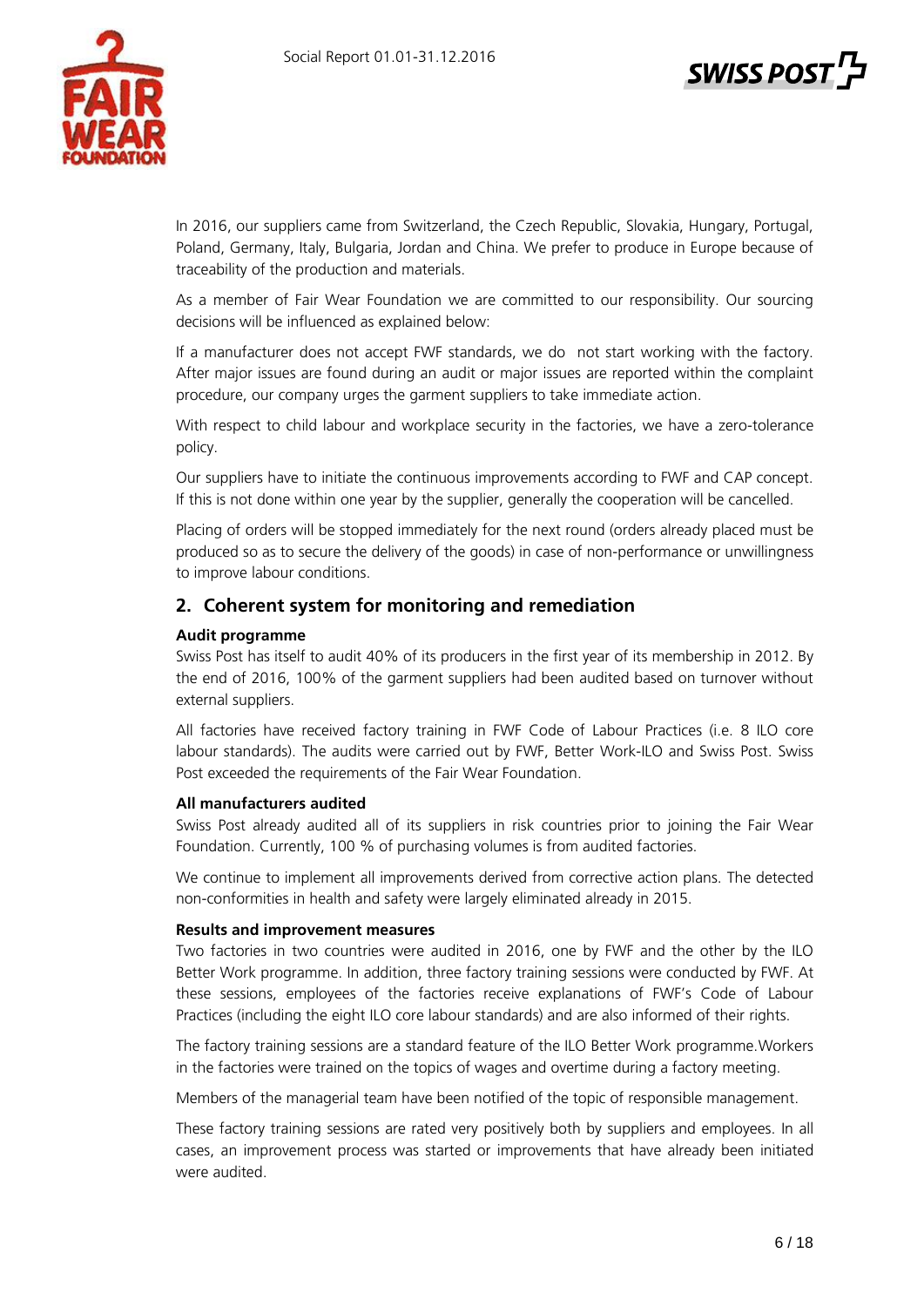



# **Forced labour and child labour**

The audits in 2016 did not give any indication of forced labour or child labour.

#### **Discrimination**

The audits in 2016 did not give any indication of discrimination.

#### **Freedom of association and the right to collective bargaining**

In China and Jordan, trade union freedoms are restricted due to the political system. Therefore, Swiss Post encouraged the supplier's management to allow the creation of worker committees.

#### **Living wages**

FWF membership entails a commitment to a living wage in the production factories. Most of the producers pay their employees significantly more than the minimum wage of the respective country. In terms of wages improvements have been shown at suppliers.

We require wage data from all suppliers at the beginning of the year and compare it with "wageindicator.org." We carefully accompany and review the development of the wages in all factories yearly.

#### **Adequate working hours**

In China, long working hours are a well-known problem in the garment industry. However, there was no overtime in the production of clothing for Swiss Post because Swiss Post's planning of production with its suppliers is long term.

Swiss Post agreed with factory managements in China that no overtime would be done for the productions of Swiss Post. We require overtime data from our suppliers and compare it with the labour laws in place in each country with reference to the information at "decentworkcheck.org."

Swiss Post's suppliers in China have undertaken for Swiss Post orders not to work more than 60 hours per person per week.

#### **Occupational safety and health protection**

Workplace security and health protection in factories have the highest priority for Swiss Post Procurement.

The shortcomings related to occupational safety particularly refer to incorrectly positioned fire extinguishers, unmarked emergency exits, missing chain gloves in the cutting department, missing needle protection and missing anti-static mats at the ironing stations.

Swiss Post points out deficiencies to the manufacturers, presents approaches for improvement and videos, and requests photos or other materials to document implementation.

The results achieved can be considered positive.

# **Legally binding employment relationship**

Many migrant workers from rural areas work in the Chinese garment industry. China lacks a national social security system, and the system in place is very complex.

Therefore, the Fair Wear Foundation is proposing to the factories that they conclude a private commercial injury insurance policy for each employee, as an initial step.

Our Chinese suppliers have achieved this aim. At two factories 95-100% of the workers have full insurance and at the third one 67% the workers have full insurance and 33% rural insurance.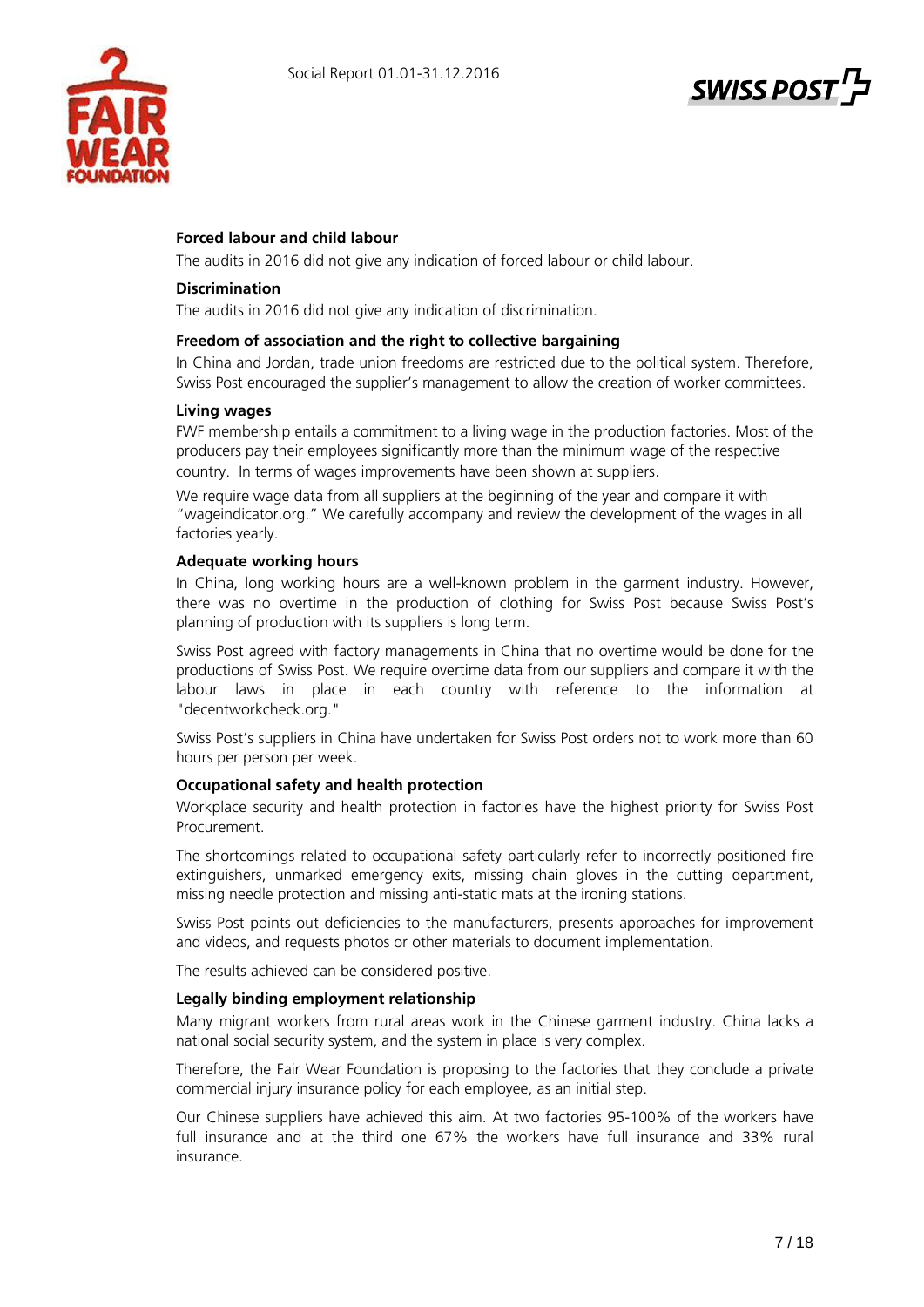



| Purchasing<br>Supplier's<br>volume<br>production<br>Factory<br>Coopera-<br>Factory<br>in $%$<br>for Swiss<br>Production<br>Audits<br>Audits<br>Audits<br>Audits<br>visits<br>tion in<br>Audits<br>training<br>visits<br>training<br>2012<br>2013<br>2014<br>2015<br>s 2015<br>2015<br>2016<br>Post in pcs<br>s 2016<br>2016<br><b>Product group</b><br>country<br>monetary<br>vears<br>7.6%<br>6<br>6%<br>Classical<br>BW-II O<br>BW-II O<br>BW-II O<br><b>BW-ILO</b><br><b>BW-ILO</b><br>BW-II O<br><b>BW-ILO</b><br>Jordan<br>women's and<br>men's suits<br>7.5%<br>6<br>20%<br>CH Post<br>Slovakai 4<br>CH Post<br>CH Post<br>$\overline{6}$<br>30%<br>14.4%<br>CH Post<br>CH Post<br><b>CH Post</b><br>Slowakei 1<br>6.3%<br>6<br>30%<br>Slovakai 2<br>CH Post<br>CH Post<br>$\mathbf{1}$<br>6<br>Slovakai 3<br>8.2%<br>25%<br>CH Post<br>CH Post<br>5.3%<br>10<br>1.7%<br><b>FWF</b><br><b>FWF</b><br><b>FWF</b><br>Outdoor<br>Bulgaria 1<br>12.9%<br>16%<br><b>FWF</b><br>10<br><b>Casual pants</b><br>Bulgaria 1<br>4.2%<br>>10<br>15%<br>CH Post<br>Slovakai 5<br>CH Post<br>6.2%<br>5%<br><b>FWF</b><br>6<br><b>FWF</b><br><b>FWF</b><br><b>FWF</b><br><b>Woven Shirts</b><br>China 1<br>5<br>2.9%<br>1%<br><b>FWF</b><br>FI A<br><b>FWF</b><br><b>FWF</b><br>China 2<br>2.4%<br>$\overline{4}$<br>1%<br>CH Post<br>Hungary<br>6<br>4.2%<br>5%<br>CH Post<br>CH Post<br>Slovakai 3<br>Czech<br>8<br>10.5%<br>20%<br>CH Post<br><b>Knitted goods</b><br>Republic<br>CH Post<br>1.7%<br>0.4%<br>>10<br>Post CH<br><b>CH Post</b><br><b>Work garments</b><br>Portugal<br>0.3%<br>6<br><b>FWF</b><br><b>Security vests</b><br>Slovakai 3<br>0.1%<br>Post CH<br>0.3%<br>$\overline{4}$<br>0.6%<br><b>FWF</b><br><b>FWF</b><br><b>FWF</b><br>China 3<br>5%<br>0.9%<br>3<br>CH Post<br>Italy<br>CH Post<br>$\overline{2}$<br>0.1%<br>0.1%<br>Germany<br>0.2%<br>6<br>1%<br><b>CH Post</b><br>CH Post<br><b>Ties-scarves</b><br>Slovakai 3<br>30%<br>2.2%<br>>10<br><b>Belts</b><br>CH Post<br>CH Post<br>Switzerland<br>$\overline{2}$<br>5%<br><b>FWF</b><br>1.0%<br>Bulgaria 2<br>3<br>0.2%<br>0.01%<br>Poland 1<br>CH Post<br>3<br>1%<br>0.1%<br>Poland <sub>2</sub><br>CH Post<br>$\overline{2}$<br>0.5%<br>5%<br><b>FWF</b><br>1<br>Bulgaria 2<br>$\Delta$<br>$\Delta$ |                  |  |  |  | % |    |    |    |    |                |  |  |
|-------------------------------------------------------------------------------------------------------------------------------------------------------------------------------------------------------------------------------------------------------------------------------------------------------------------------------------------------------------------------------------------------------------------------------------------------------------------------------------------------------------------------------------------------------------------------------------------------------------------------------------------------------------------------------------------------------------------------------------------------------------------------------------------------------------------------------------------------------------------------------------------------------------------------------------------------------------------------------------------------------------------------------------------------------------------------------------------------------------------------------------------------------------------------------------------------------------------------------------------------------------------------------------------------------------------------------------------------------------------------------------------------------------------------------------------------------------------------------------------------------------------------------------------------------------------------------------------------------------------------------------------------------------------------------------------------------------------------------------------------------------------------------------------------------------------------------------------------------------------------------------------------------------------------------------------------------------------------------------------------------------------------------------------------------------------------------------------------------------------------------------------------------------------------------------------------------------------------------------------------------------------------------|------------------|--|--|--|---|----|----|----|----|----------------|--|--|
|                                                                                                                                                                                                                                                                                                                                                                                                                                                                                                                                                                                                                                                                                                                                                                                                                                                                                                                                                                                                                                                                                                                                                                                                                                                                                                                                                                                                                                                                                                                                                                                                                                                                                                                                                                                                                                                                                                                                                                                                                                                                                                                                                                                                                                                                               |                  |  |  |  |   |    |    |    |    |                |  |  |
|                                                                                                                                                                                                                                                                                                                                                                                                                                                                                                                                                                                                                                                                                                                                                                                                                                                                                                                                                                                                                                                                                                                                                                                                                                                                                                                                                                                                                                                                                                                                                                                                                                                                                                                                                                                                                                                                                                                                                                                                                                                                                                                                                                                                                                                                               |                  |  |  |  |   |    |    |    |    |                |  |  |
|                                                                                                                                                                                                                                                                                                                                                                                                                                                                                                                                                                                                                                                                                                                                                                                                                                                                                                                                                                                                                                                                                                                                                                                                                                                                                                                                                                                                                                                                                                                                                                                                                                                                                                                                                                                                                                                                                                                                                                                                                                                                                                                                                                                                                                                                               |                  |  |  |  |   |    |    |    |    |                |  |  |
|                                                                                                                                                                                                                                                                                                                                                                                                                                                                                                                                                                                                                                                                                                                                                                                                                                                                                                                                                                                                                                                                                                                                                                                                                                                                                                                                                                                                                                                                                                                                                                                                                                                                                                                                                                                                                                                                                                                                                                                                                                                                                                                                                                                                                                                                               |                  |  |  |  |   |    |    |    |    |                |  |  |
|                                                                                                                                                                                                                                                                                                                                                                                                                                                                                                                                                                                                                                                                                                                                                                                                                                                                                                                                                                                                                                                                                                                                                                                                                                                                                                                                                                                                                                                                                                                                                                                                                                                                                                                                                                                                                                                                                                                                                                                                                                                                                                                                                                                                                                                                               |                  |  |  |  |   |    |    |    |    |                |  |  |
|                                                                                                                                                                                                                                                                                                                                                                                                                                                                                                                                                                                                                                                                                                                                                                                                                                                                                                                                                                                                                                                                                                                                                                                                                                                                                                                                                                                                                                                                                                                                                                                                                                                                                                                                                                                                                                                                                                                                                                                                                                                                                                                                                                                                                                                                               |                  |  |  |  |   |    |    |    |    |                |  |  |
|                                                                                                                                                                                                                                                                                                                                                                                                                                                                                                                                                                                                                                                                                                                                                                                                                                                                                                                                                                                                                                                                                                                                                                                                                                                                                                                                                                                                                                                                                                                                                                                                                                                                                                                                                                                                                                                                                                                                                                                                                                                                                                                                                                                                                                                                               |                  |  |  |  |   |    |    |    |    |                |  |  |
|                                                                                                                                                                                                                                                                                                                                                                                                                                                                                                                                                                                                                                                                                                                                                                                                                                                                                                                                                                                                                                                                                                                                                                                                                                                                                                                                                                                                                                                                                                                                                                                                                                                                                                                                                                                                                                                                                                                                                                                                                                                                                                                                                                                                                                                                               |                  |  |  |  |   |    |    |    |    |                |  |  |
|                                                                                                                                                                                                                                                                                                                                                                                                                                                                                                                                                                                                                                                                                                                                                                                                                                                                                                                                                                                                                                                                                                                                                                                                                                                                                                                                                                                                                                                                                                                                                                                                                                                                                                                                                                                                                                                                                                                                                                                                                                                                                                                                                                                                                                                                               |                  |  |  |  |   |    |    |    |    |                |  |  |
|                                                                                                                                                                                                                                                                                                                                                                                                                                                                                                                                                                                                                                                                                                                                                                                                                                                                                                                                                                                                                                                                                                                                                                                                                                                                                                                                                                                                                                                                                                                                                                                                                                                                                                                                                                                                                                                                                                                                                                                                                                                                                                                                                                                                                                                                               |                  |  |  |  |   |    |    |    |    |                |  |  |
|                                                                                                                                                                                                                                                                                                                                                                                                                                                                                                                                                                                                                                                                                                                                                                                                                                                                                                                                                                                                                                                                                                                                                                                                                                                                                                                                                                                                                                                                                                                                                                                                                                                                                                                                                                                                                                                                                                                                                                                                                                                                                                                                                                                                                                                                               |                  |  |  |  |   |    |    |    |    |                |  |  |
|                                                                                                                                                                                                                                                                                                                                                                                                                                                                                                                                                                                                                                                                                                                                                                                                                                                                                                                                                                                                                                                                                                                                                                                                                                                                                                                                                                                                                                                                                                                                                                                                                                                                                                                                                                                                                                                                                                                                                                                                                                                                                                                                                                                                                                                                               |                  |  |  |  |   |    |    |    |    |                |  |  |
|                                                                                                                                                                                                                                                                                                                                                                                                                                                                                                                                                                                                                                                                                                                                                                                                                                                                                                                                                                                                                                                                                                                                                                                                                                                                                                                                                                                                                                                                                                                                                                                                                                                                                                                                                                                                                                                                                                                                                                                                                                                                                                                                                                                                                                                                               |                  |  |  |  |   |    |    |    |    |                |  |  |
|                                                                                                                                                                                                                                                                                                                                                                                                                                                                                                                                                                                                                                                                                                                                                                                                                                                                                                                                                                                                                                                                                                                                                                                                                                                                                                                                                                                                                                                                                                                                                                                                                                                                                                                                                                                                                                                                                                                                                                                                                                                                                                                                                                                                                                                                               |                  |  |  |  |   |    |    |    |    |                |  |  |
|                                                                                                                                                                                                                                                                                                                                                                                                                                                                                                                                                                                                                                                                                                                                                                                                                                                                                                                                                                                                                                                                                                                                                                                                                                                                                                                                                                                                                                                                                                                                                                                                                                                                                                                                                                                                                                                                                                                                                                                                                                                                                                                                                                                                                                                                               |                  |  |  |  |   |    |    |    |    |                |  |  |
|                                                                                                                                                                                                                                                                                                                                                                                                                                                                                                                                                                                                                                                                                                                                                                                                                                                                                                                                                                                                                                                                                                                                                                                                                                                                                                                                                                                                                                                                                                                                                                                                                                                                                                                                                                                                                                                                                                                                                                                                                                                                                                                                                                                                                                                                               |                  |  |  |  |   |    |    |    |    |                |  |  |
|                                                                                                                                                                                                                                                                                                                                                                                                                                                                                                                                                                                                                                                                                                                                                                                                                                                                                                                                                                                                                                                                                                                                                                                                                                                                                                                                                                                                                                                                                                                                                                                                                                                                                                                                                                                                                                                                                                                                                                                                                                                                                                                                                                                                                                                                               |                  |  |  |  |   |    |    |    |    |                |  |  |
|                                                                                                                                                                                                                                                                                                                                                                                                                                                                                                                                                                                                                                                                                                                                                                                                                                                                                                                                                                                                                                                                                                                                                                                                                                                                                                                                                                                                                                                                                                                                                                                                                                                                                                                                                                                                                                                                                                                                                                                                                                                                                                                                                                                                                                                                               |                  |  |  |  |   |    |    |    |    |                |  |  |
|                                                                                                                                                                                                                                                                                                                                                                                                                                                                                                                                                                                                                                                                                                                                                                                                                                                                                                                                                                                                                                                                                                                                                                                                                                                                                                                                                                                                                                                                                                                                                                                                                                                                                                                                                                                                                                                                                                                                                                                                                                                                                                                                                                                                                                                                               |                  |  |  |  |   |    |    |    |    |                |  |  |
|                                                                                                                                                                                                                                                                                                                                                                                                                                                                                                                                                                                                                                                                                                                                                                                                                                                                                                                                                                                                                                                                                                                                                                                                                                                                                                                                                                                                                                                                                                                                                                                                                                                                                                                                                                                                                                                                                                                                                                                                                                                                                                                                                                                                                                                                               |                  |  |  |  |   |    |    |    |    |                |  |  |
|                                                                                                                                                                                                                                                                                                                                                                                                                                                                                                                                                                                                                                                                                                                                                                                                                                                                                                                                                                                                                                                                                                                                                                                                                                                                                                                                                                                                                                                                                                                                                                                                                                                                                                                                                                                                                                                                                                                                                                                                                                                                                                                                                                                                                                                                               |                  |  |  |  |   |    |    |    |    |                |  |  |
|                                                                                                                                                                                                                                                                                                                                                                                                                                                                                                                                                                                                                                                                                                                                                                                                                                                                                                                                                                                                                                                                                                                                                                                                                                                                                                                                                                                                                                                                                                                                                                                                                                                                                                                                                                                                                                                                                                                                                                                                                                                                                                                                                                                                                                                                               |                  |  |  |  |   |    |    |    |    |                |  |  |
|                                                                                                                                                                                                                                                                                                                                                                                                                                                                                                                                                                                                                                                                                                                                                                                                                                                                                                                                                                                                                                                                                                                                                                                                                                                                                                                                                                                                                                                                                                                                                                                                                                                                                                                                                                                                                                                                                                                                                                                                                                                                                                                                                                                                                                                                               |                  |  |  |  |   |    |    |    |    |                |  |  |
|                                                                                                                                                                                                                                                                                                                                                                                                                                                                                                                                                                                                                                                                                                                                                                                                                                                                                                                                                                                                                                                                                                                                                                                                                                                                                                                                                                                                                                                                                                                                                                                                                                                                                                                                                                                                                                                                                                                                                                                                                                                                                                                                                                                                                                                                               |                  |  |  |  |   |    |    |    |    |                |  |  |
|                                                                                                                                                                                                                                                                                                                                                                                                                                                                                                                                                                                                                                                                                                                                                                                                                                                                                                                                                                                                                                                                                                                                                                                                                                                                                                                                                                                                                                                                                                                                                                                                                                                                                                                                                                                                                                                                                                                                                                                                                                                                                                                                                                                                                                                                               |                  |  |  |  |   |    |    |    |    |                |  |  |
|                                                                                                                                                                                                                                                                                                                                                                                                                                                                                                                                                                                                                                                                                                                                                                                                                                                                                                                                                                                                                                                                                                                                                                                                                                                                                                                                                                                                                                                                                                                                                                                                                                                                                                                                                                                                                                                                                                                                                                                                                                                                                                                                                                                                                                                                               |                  |  |  |  |   |    |    |    |    |                |  |  |
|                                                                                                                                                                                                                                                                                                                                                                                                                                                                                                                                                                                                                                                                                                                                                                                                                                                                                                                                                                                                                                                                                                                                                                                                                                                                                                                                                                                                                                                                                                                                                                                                                                                                                                                                                                                                                                                                                                                                                                                                                                                                                                                                                                                                                                                                               | Gloves           |  |  |  |   |    |    |    |    |                |  |  |
|                                                                                                                                                                                                                                                                                                                                                                                                                                                                                                                                                                                                                                                                                                                                                                                                                                                                                                                                                                                                                                                                                                                                                                                                                                                                                                                                                                                                                                                                                                                                                                                                                                                                                                                                                                                                                                                                                                                                                                                                                                                                                                                                                                                                                                                                               |                  |  |  |  |   |    |    |    |    |                |  |  |
|                                                                                                                                                                                                                                                                                                                                                                                                                                                                                                                                                                                                                                                                                                                                                                                                                                                                                                                                                                                                                                                                                                                                                                                                                                                                                                                                                                                                                                                                                                                                                                                                                                                                                                                                                                                                                                                                                                                                                                                                                                                                                                                                                                                                                                                                               |                  |  |  |  |   |    |    |    |    |                |  |  |
|                                                                                                                                                                                                                                                                                                                                                                                                                                                                                                                                                                                                                                                                                                                                                                                                                                                                                                                                                                                                                                                                                                                                                                                                                                                                                                                                                                                                                                                                                                                                                                                                                                                                                                                                                                                                                                                                                                                                                                                                                                                                                                                                                                                                                                                                               | <b>Head wear</b> |  |  |  |   |    |    |    |    |                |  |  |
|                                                                                                                                                                                                                                                                                                                                                                                                                                                                                                                                                                                                                                                                                                                                                                                                                                                                                                                                                                                                                                                                                                                                                                                                                                                                                                                                                                                                                                                                                                                                                                                                                                                                                                                                                                                                                                                                                                                                                                                                                                                                                                                                                                                                                                                                               | 100.0%           |  |  |  | 9 | 11 | 16 | 11 | 14 | $\overline{2}$ |  |  |

# **Production partners and audits:**

0 = No non–compliance detected

1/2 = Partially done

1 = Non–compliance detected 1\*= Special case because country conditions

# **Audit results**

In 2016, two audits were conducted in high-risk countries.

| <b>Working Policies of the Fair Wear</b> | Assessment of non-compliance 2016 |            |          |                    |          |          |  |  |  |
|------------------------------------------|-----------------------------------|------------|----------|--------------------|----------|----------|--|--|--|
| Foundation                               | Bulgaria1                         | Bulgaria 2 | China1   | China <sub>2</sub> | China3   | Jordan   |  |  |  |
|                                          | 33012815                          | 33008536   | 33017252 | 33016048           | 33017227 | 33015184 |  |  |  |
| Forced labour                            |                                   |            |          |                    |          |          |  |  |  |
| Discrimination                           |                                   |            |          |                    |          |          |  |  |  |
| Child labour                             |                                   |            |          | 0                  |          |          |  |  |  |
| Freedom of association                   |                                   |            | $1*$     | $1*$               | $1*$     | $1*$     |  |  |  |
| Right to collective bargaining           | $\star$                           | $1*$       | $1*$     | $1*$               | $1*$     |          |  |  |  |
| Living wages                             | 1/2                               |            | 1/2      | 1/2                | 1/2      |          |  |  |  |
| Adequate working hours                   |                                   |            |          |                    |          | 1/2      |  |  |  |
| Occupational safety & health protection  |                                   |            |          |                    | 1/2      | 1/2      |  |  |  |
| Legally binding employment relationship  |                                   |            | 1/2      |                    |          |          |  |  |  |

 $0 = No$  non–compliance detected

 $1/2$  = Partially done

1 = Non–compliance detected

1\*= Special case because country conditions

We have the factories in high-risk countries audited by FWF and Better Work-ILO every year (China, Bulgaria, Jordan). In low-risk countries, Post CH Ltd conducts the audits itself.

After the audits, our primary focus is on the implementation of the improvement measures. Freedom of association is restricted in China by law. Freedom of association is not fully protected under the current Labour Law in Jordan.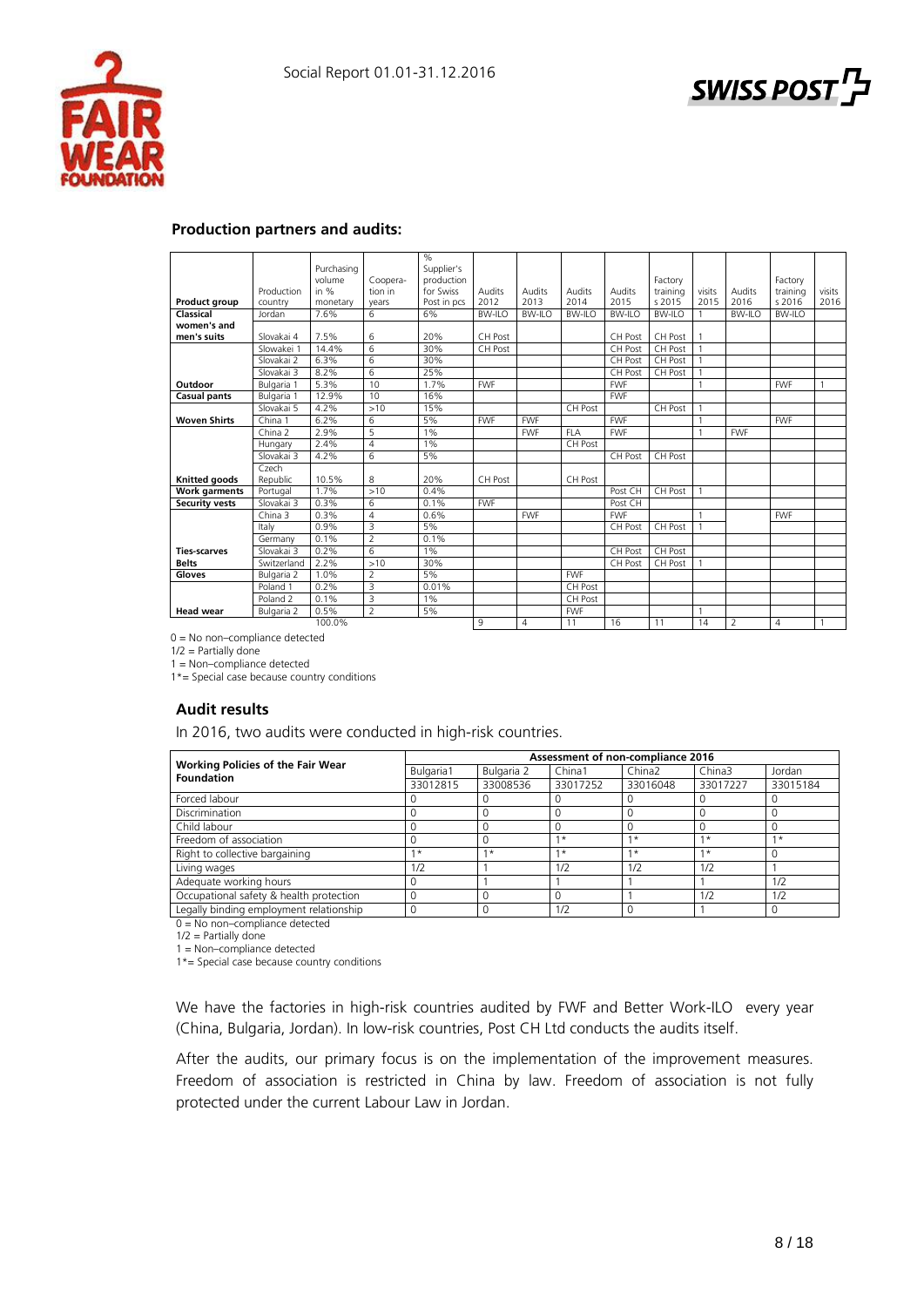

In China there is no national law specifically governing collective bargaining procedures but only regulations on collective contracts. However, a collective contract established in line with the regulations is legally binding.

According to local stakeholders consulted by FWF in China, China lacks a functioning national social security system.

Migrant workers lose 80% of their accumulated social insurance entitlements if they transfer their money between local governments in case they move back to their home province before the clearance period is completed. Factories tend to take this as a reason to not pay their share of social insurance to migrants, nor offer them adequate compensation.

In Bulgaria, a Collective Bargaining Agreement (CBA) can be concluded only between the employer/employer's association and Trade Union (TU) representatives. There is no formal/legal way to sign a CBA with another form of worker organization. Trade Union representation is not common in the garment industry in Bulgaria.

|                                                        | <b>Corrective Action Plan 2016</b> |            |                   |                    |                   |                   |  |  |  |
|--------------------------------------------------------|------------------------------------|------------|-------------------|--------------------|-------------------|-------------------|--|--|--|
| <b>Working Policies of the Fair Wear</b><br>Foundation | Bulgaria1                          | Bulgaria 2 | China1            | China <sub>2</sub> | China3            | Jordan            |  |  |  |
|                                                        | 33012815                           | 33008536   | 33017252          | 33016048           | 33017227          | 33015184          |  |  |  |
| Forced labour                                          | 0                                  | 0          | 0                 | 0                  | 0                 | 0                 |  |  |  |
| <b>Discrimination</b>                                  | 0                                  | $\Omega$   | 0                 | $\Omega$           | $\Omega$          | $\Omega$          |  |  |  |
| Child labour                                           | $\Omega$                           | $\Omega$   | 0                 | $\Omega$           | $\Omega$          | $\Omega$          |  |  |  |
| Freedom of association                                 | 0                                  | 0          | $1 *$             | $1*$               | $1*$              | $1 *$             |  |  |  |
| Right to collective bargaining                         | $\star$<br>$\overline{a}$          | $1*$       | $1*$              | $1*$               | $1*$              | done              |  |  |  |
| Living wages                                           | partially<br>done                  | started    | partially<br>done | partially<br>done  | partially<br>done | started           |  |  |  |
| Adequate working hours                                 | done                               | started    | started           | started            | started           | partially<br>done |  |  |  |
| Occupational safety & health<br>protection             | 0                                  | $\Omega$   | done              | started            | partially<br>done | partially<br>done |  |  |  |
| Legally binding employment<br>relationship             | 0                                  | 0          | partially<br>done | 0                  | started           | $\Omega$          |  |  |  |

# **Corrective action plans**

0 = No non–compliance detected

1 = Non–compliance detected

 $1/2$  = Partially done

1\*= Special case because country

conditions

# **2.1. Factories in eastern Europe**

#### **Bulgaria**

Unemployment is high and has increased in the past year, which leads to poverty in several regions within Bulgaria. There are not enough young qualified workers in the garment industry. The voluntary unpaid leave days are one of the biggest challenges for the review of working conditions.

# **Bulgaria1**

We have moved the production of casual trouser orders from China to Bulgaria, so that the factory could increase his capacity utilization and improve the wages due to increased purchasing quantity. Workers stated that they can see an improvement since the last audit. This is due to improved support from Swiss Post and regular audits. Wage levels are above the statutory minimum wage. Seasonally contingent unpaid leave entitlements for employees are a challenge for these audits. In 2016, the Fair Wear Foundation (FWF) conducted a workplace training session at this factory. The results were very positive.

**SWISS POS**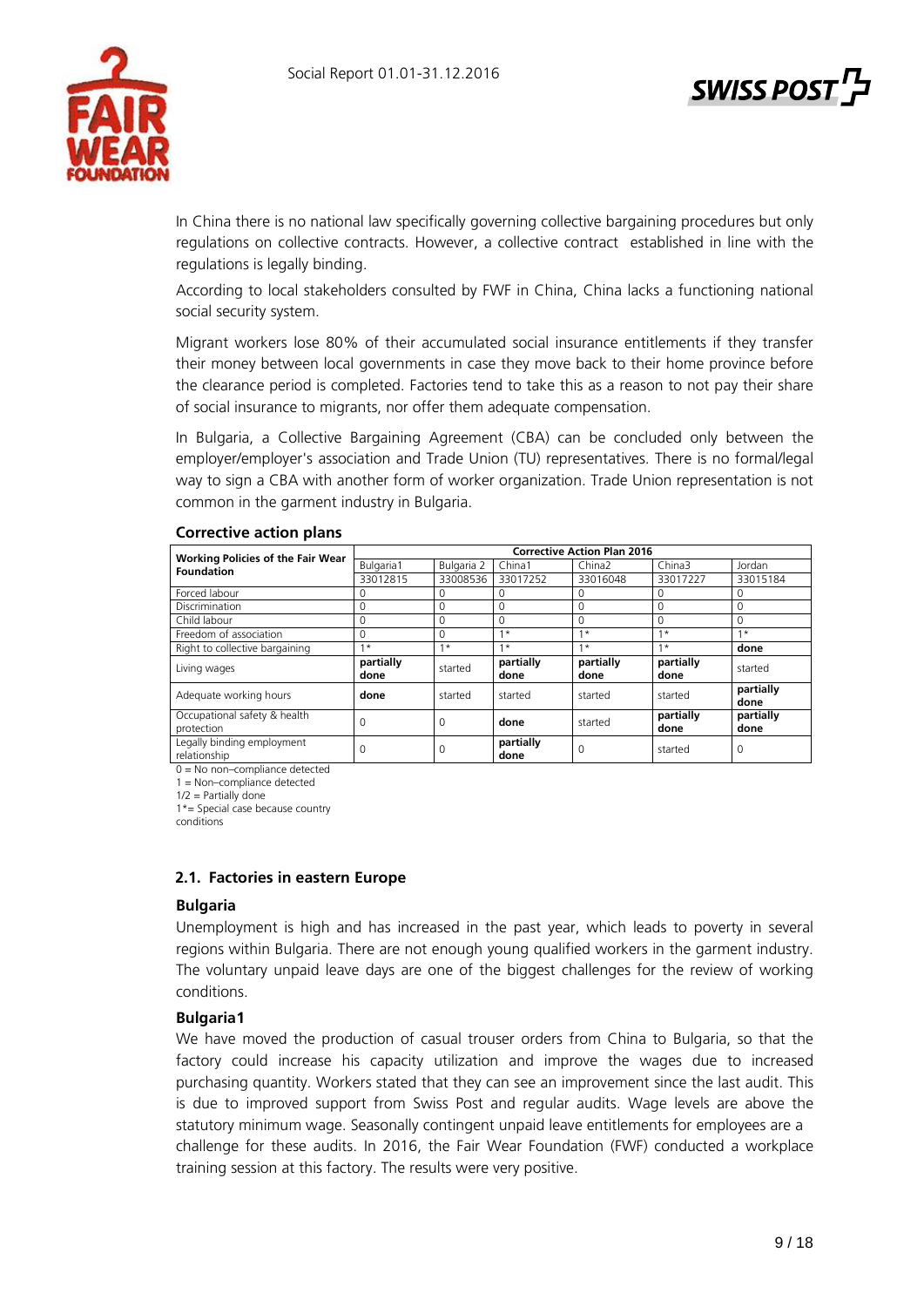



# **Bulgaria 2**

Very small factory with 17 workers. Workers interviewed state they are satisfied with their the working conditions. All employees are paid on time and above the legal minimum wage. The company's boss is very popular among the employees, because she helps to make their lives easier in every respect. The unpaid leave entitlements for employees in this factory are also a challenge. A few mistakes were detected in the worker documentation. The aim was to improve on this. There is no CBA or TU in the factory. (Please see comment on page 9 regarding this topic).

# **2.2. Factories in Asia**

#### **China**

Minimum wages in China are locally defined and differ much within provinces, even within a one hour-driving distance . The young generation that grew up with an ever-increasing western influence are less interested in working in the garments industry. They show also a strong sense of knowing their rights when it comes to working hours and overtime.

Contemporary factories know that these younger workers are the key to their success in the future and they are trying to make the working places more friendly for recruitment of a younger workforce in China.

#### **China 1**

The factory is partner of the Fair Wear Foundation and has a relatively stable workforce. 74% of the workforce has worked in the factory for more than three years. Workers are satisfied with the overall working conditions at the factory.

There is a trade union at the factory in accordance with government requirements. Rather than being elected, members are nominated by management

Employees are informed internally about employment conditions and the Fair Wear Foundation's Code of Labour Practices. In 2016, the third FWF audit was carried out.

The factory has a team that is responsible for health and safety. This team checks all departments every day, and there is also an internal audit team that monitors working conditions. Fire drills are conducted twice a year with the participation of employees, in both the worker accommodation and production areas.

Wage levels at the factory not including overtime are above the minimum wage at the level of the industrial average. Wage levels at the factory including overtime are above the industrial average but below the Asia Floor Wage.

Workers regularly work overtime at the factory. The clothing industry - from the manufacturer to the end consumer - provides conditions in decades of this practice and habit with their special requirements. We agreed with factory management that no overtime will be used for Swiss Post orders. Together with the supplier, we analyzed the reasons (root causes) for having overtime.

Overtime is used for the production of other customers . The other customers usually place late orders, the styles are not constant with spontaneous changes. The buyers have no idea how long time the producer need for the production of placed goods. They need the most late orders with the earliest delivery, as the brands serve their customers with seasonal six-day business. Additionally there are from time to time unexpected difficulties in production.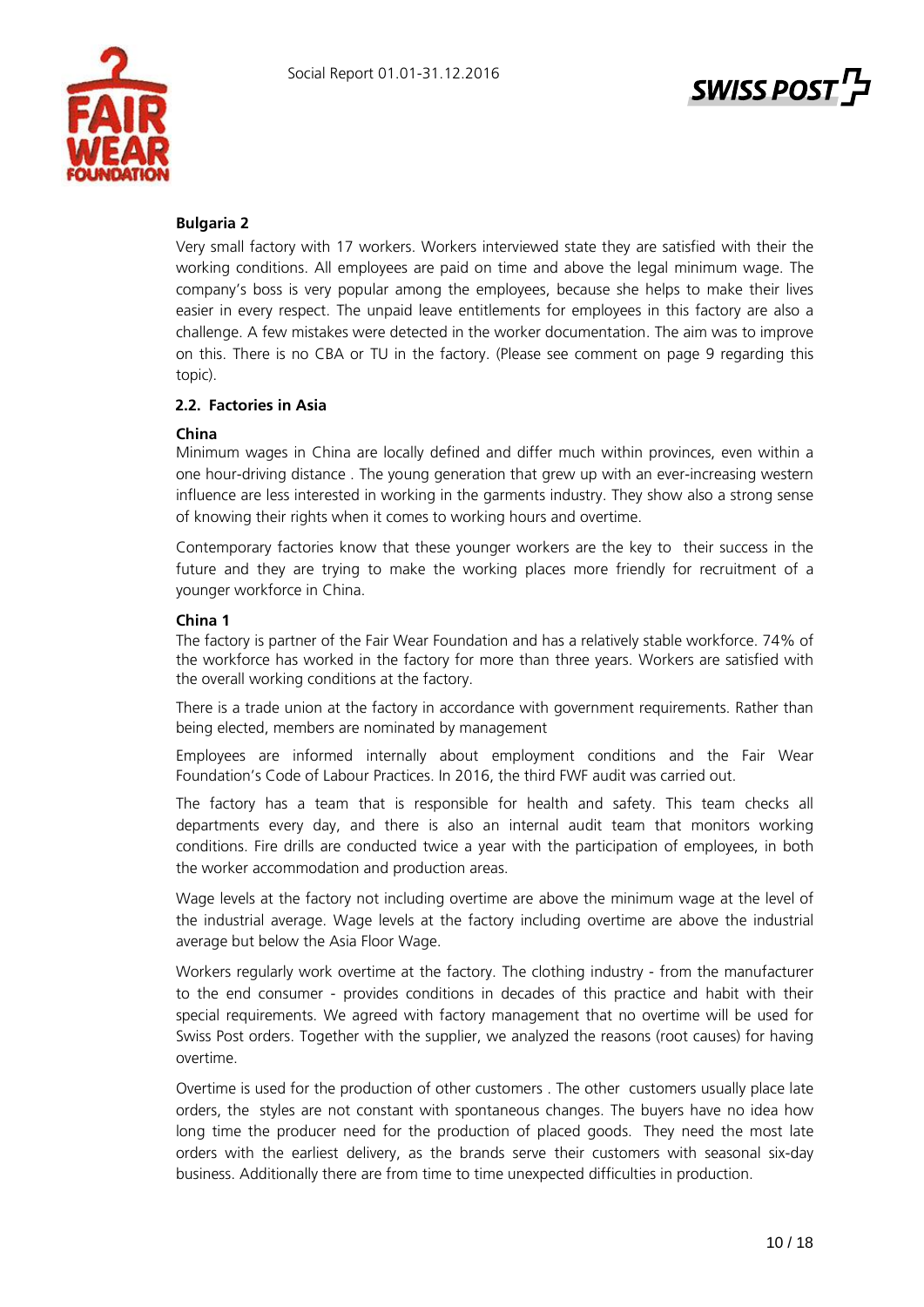



The factory assigns a fixed production capacity following Swiss Post's order placement. Based on the agreed capacity, long term planning , with constant styles our orders will be produced over a period of five to six months. Our partners need to confirm that production for Swiss Post took place without overtime

95.8 % of employees are fully registered with the national social security system. For migrant workers who do not want to register for the national insurance system, the factory provides commercial insurance, accident and health insurance.

# **China 2**

This factory has a good system for compliance with social standards – all documents, guidelines and manuals are available. Relations with employees are very pleasant and socially responsible.

Improvements were made after the first audit in December 2012, particularly in the area of health protection and safety.

In 2016 the second training conducted at the factory under the Fair Wear Foundation's Workplace Education Programme. During the workplace training, workers gained improved knowledge and awareness of FWF Code of Labour Practices.

Management invested saving energy and being more environmentally-friendly. All the lights at the workshops have been changed to electricity-saving lamps, and energy-saving transformers have been installed on the sewing machines, which reduce energy consumption by 25%.

There is a workers committee of 58 democratically elected workers. This is exceptional for China. The committee has a meeting with the management once a year. The workers show awareness of the functioning of the committee.

Wages were increased by 35% compared to 2012 the last audit, including overtime. When all benefits and bonuses for voluntary overtime are taken into account, the average wage of employees is above the industry average.

In 2015 the factory has been re-audited. Weekly working hours are longer than set out in FWF Code of Labour practices. This should be improved on. Workers are free to refuse the overtime. All workers are provided with social security (this is exceptional for China).

An agreement was reached not to work more than 60 hours per person per week for Swiss Post orders.

# **China 3**

This is a small factory with 58 workers. The first social audit was initiated by FWF in 2013 and the second in 2015 to monitor the labour conditions of the factory.

Most workers are local people and more than 57% of the workforce has been working in the factory for more than three years. For the workers it is a nice factory to work in, where they feel comfortable and safe without any health and safety concerns. 23 of 34 workers have full insurance (pension, medical, injury, unemployment and maternity insurances) and 11 have rural insurance. Due it is a small factory, the management enjoy a close working relationship with their employees and they are quite open to talk with workers about their needs, suggestions and complaints.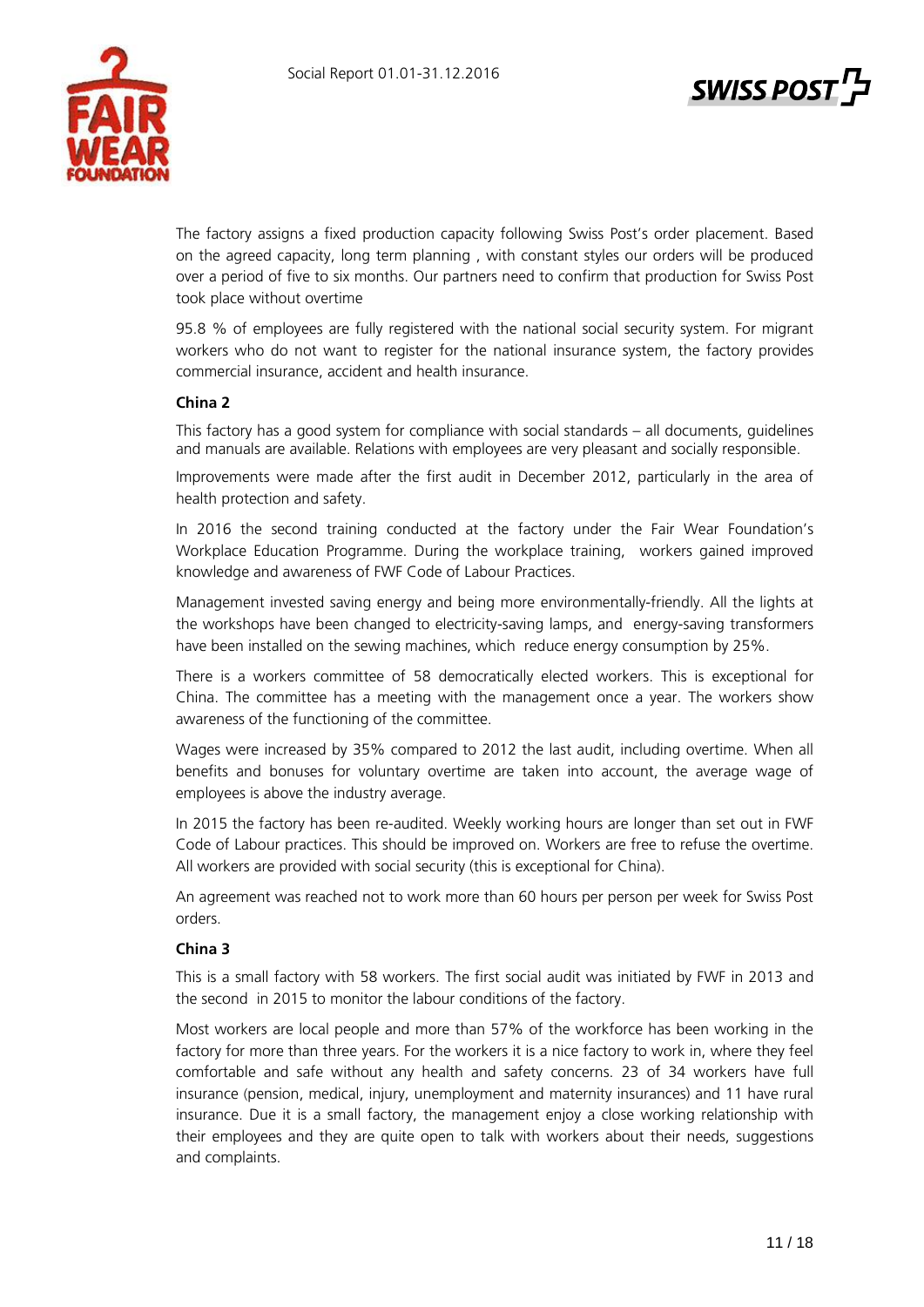



There is no collective employment contract at the factory, but there are two worker representatives. When all benefits and overtime bonuses are taken into account, the average wage of employees is at the level of the Asia Floor Wage.

In 2015 the factory was re-audited. In some cases, weekly working hours are above the hours set out in the Fair Wear Foundation's Code of Labour Practices. Overtime is voluntary and the workers are free to refuse overtime hours. An agreement was reached not to work more than 60 hours per person per week for Swiss Post orders.

This factory was trained on behalf of Swiss Post by FWF on the Workplace Education Programme in 2014 and in 2016 so that the workers could improve their knowledge and awareness of FWF Code of Labour Practices.

# **2.3. Factory in Jordan**

The factory is established in the Qualified Industrial Zones (QIZs). The QIZ areas are designated by Jordanian, Egyptian and Israeli authorities. It is a politically driven peace project to promote peace in the region, through economic development and integration, and by increasing trade among the concerned parties.

Better Work Program (ILO) will be financed by International Finance Corporations, and the State Secretariat for Economic Affairs, Switzerland (SECO) belongs to the donors.

The factory is monitored and trained by Better Work Jordan permanently and ILO has authority in labour issues. In 2016, one Audit, two assessments and one factory training sessions were conducted for employees and management.

A collective bargaining agreement (CBA) between two apparel employers' associations and Jordan's garment union was signed in May 2013. In 2015, a migrant workers agreement between the ILO, the Jordanian government and the employers' association was signed, and employment contracts were harmonized. In 2016, BWJ in conjunction with the stakeholders decided to open a crèche at the factories.

There is a Performance Improvement Consultative Committee (PICC) in place at the factory. The PICC ensures that the factory complies with local labour laws and that the level of cooperation at the factory is improved.

PICC is comprised of four management and five worker representatives. Negotiations for the improvement of working conditions will be held by Better Work Jordan and Jordan Ministry of Labour.

# **2.4. Factories in low risk countries**

Our remaining suppliers in Italy, Slovakia, Czech Republic, Hungary, Portugal and in Switzerland are family owned small and medium-sized enterprises (SME). They are aware of their social responsibilities and take good care of their workers. The eight core labour standards of the ILO are embedded in the labour laws and are adhered to.

Swiss Post conducts audits and factory training sessions in a three-year cycle in Italy, Slovakia, Portugal, Hungary, the Czech Republic and Switzerland. Training sessions of this type are popular with both management and workers. Workers in the factories often express their thanks because Swiss Post as an employer makes the effort to check the local working conditions and supports producers in implementing the improvements on an ongoing basis.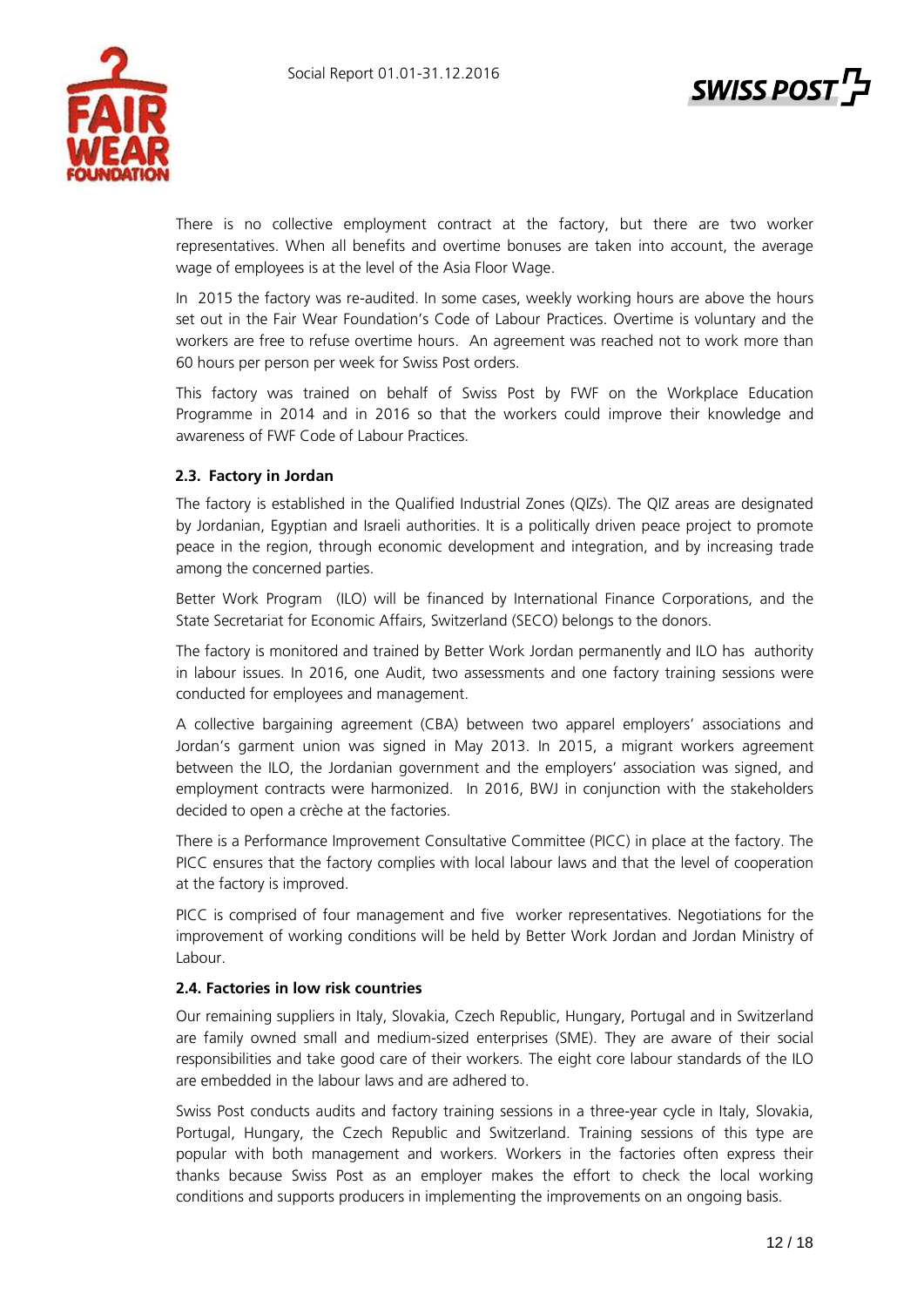

# **SWISS POST**

# **2.5. External production**

In 2016, we worked with three external suppliers: one supplier delivers very small quantities of clothing, and the other two are shoes suppliers

However, it must be noted that the supplier may change each year for one-off staff initiatives depending on supply. This also depends on whether the order is for orthopaedic shoes or work shoes. We generally know where the shoes are manufactured – mainly in low-risk countries. We only purchase very small quantities of shoes in comparison with their overall production.

As a result, we are only able to have a minor influence on the supply chain of external suppliers. Nevertheless, we try to take small steps to make these suppliers aware of our stance and buy from FWF or FLA member companies as far as possible. One of our external suppliers is a member of FWF. All external suppliers have already completed FWF questionnaire for external suppliers.

# **3. Complaints procedure**

FWF code of labour practices is posted in the local language at all factories where it is clearly visible read by employees to read. In addition, employees can also find contact details on the notices, including the telephone number and e-mail address of the Fair Wear Foundation, to which they can turn in the event of a complaint. The Swiss Post purchaser informs the workers personally when they visit the factories. So far, there have been no complaints in the factories in which Swiss Post produces clothing.

The compliants process is defined as described: The Fair Wear Foundation reviews the complaint and sends it to Swiss Post, which in turn initiates improvement measures in the relevant production operation. After successful implementation of the improvements, but also in the event that the complaint is not resolved, the complaint in question is published on the website www.fairwear.org. The name of the manufacturer is not mentioned.

# **4. Training and capacity building**

# **4.1. Activities to inform staff members**

Four employees in Corporate Purchasing are responsible for purchasing all of the Swiss Post clothing and for the Fair Wear Foundation project.

As we have been a member since 2012, FWF has been established as the norm for clothing procurement. Swiss Post employees have been informed of the Fair Wear Foundation's activities in the new 2015-2016 clothing catalogue and in the internal Swiss Post staff newspaper.

# **4.2. Activities to inform intermediaries/agents**

Intermediaries have come to understand the importance of the Fair Wear Foundation's guidelines. They are expected to pass this information on to their production plants. We have ascertained that where new partners are concerned, information regarding the Fair Wear Foundation does not reach the operators directly. As a result, Post CH Ltd is taking steps to directly contact the intermediaries' factories more often. This is done in consultation with the intermediaries. We often get praise from producers for our commitment.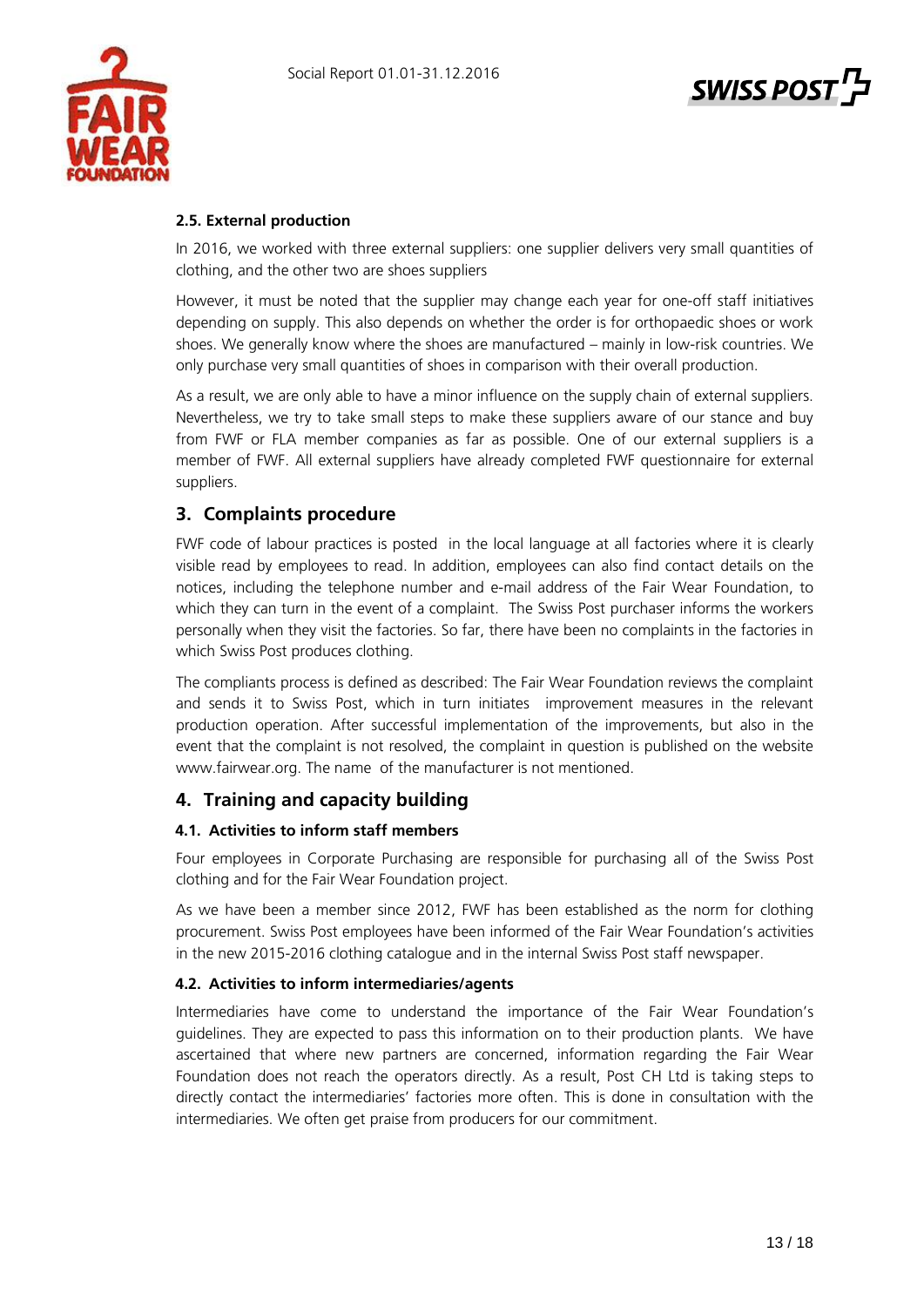



# **4.3. Activities to inform manufacturers and workers**

We usually combine our visits to suppliers' premises for production monitoring with FWF topics (factory training sessions). Managers and workers take this opportunity to clarify the Fair Wear Foundation Code of Labour Practices

As part of our procurement strategy, we make every effort to ensure that the employees and other workers in the sewing factories achieve improvements in performance in terms of social standards. At the end of 2016, all production factories had received training. These efforts include the following areas:

Our efforts should include the following:

- Swiss Post's expectations of suppliers and information about Swiss Post's Code of Ethics and Social Responsibility and its importance in daily life

- Information on FWF (Fair Wear Foundation) work practices
- Information on health protection and workplace safety with ILO cartoons
- Production process and its impact on code compliance ( for example reg. overtimes)
- Communication, grievances and/or complaints mechanisms.

All these issues will be checked during audits and the progress will be monitored with the CAP's and re-audits. Swiss Post is compiling corrective action plans on the basis of the audit results. Factory training sessions are conducted on an ongoing basis during supplier visits in accordance with the requirements of individual suppliers.

In 2016, three workplace training sessions were conducted by the Fair Wear Foundationans and Betterwork ILO. The auditors of Better Work-ILO conduct regular meetings with the supplier. Better Work-ILO produced cartoons for its employees in Jordan, through which they are familiarised with the subject of occupational safety and accident prevention in an entertaining manner.

# **5. Information management**

Information about all audits and audit measures conducted by Fair Wear Foundation, ILO's Better Work partnership programme and Swiss Post is stored both in our Fair Wear Foundation Clothing files under the year and supplier and in the "Mires" Swiss Post company filing system. We also use the Fair Wear Foundation database to share our information with FWF.

All of our suppliers are obliged to send us correct information via the supplier questionnaire. We plan factory visits for the following year in December of the previous year. We visit suppliers

when they are producing our goods and combine it with an audit and factory training session. This requires very efficient planning.

Our visits to suppliers' premises affect all involved, from direct suppliers in the value chain to the suppliers' subcontractors. Cooperation with suppliers that do not accept Swiss Post's stance on this will come to an end.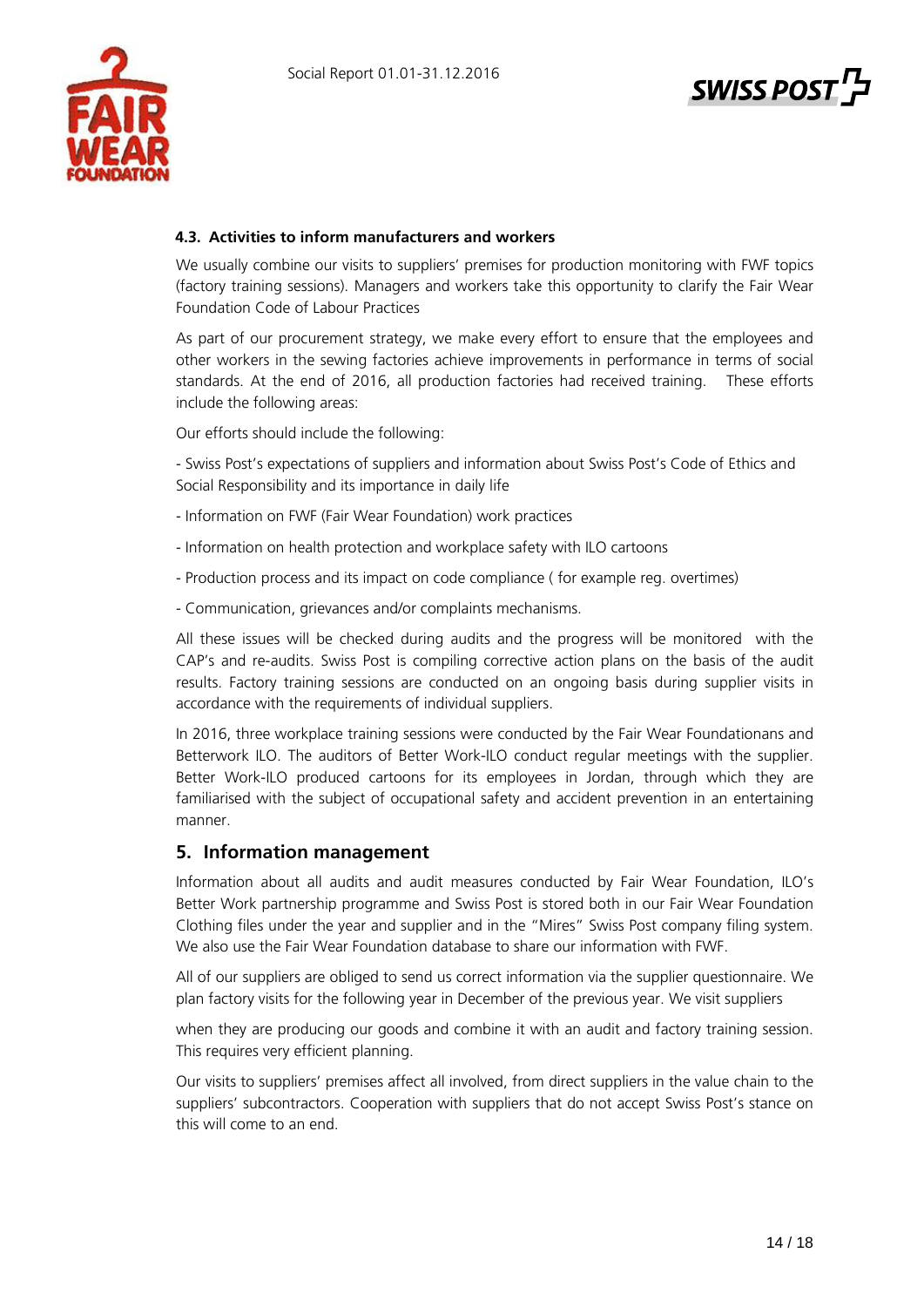

# **SWISS POST**

# **6. Transparency and communication**

With the communication on the Fair Wear Foundation, Swiss Post intends to create transparency and inform the public about its sustainable activities. This relates to internal and external measures.

For the internal and external communication of the membership with the Fair Wear Foundation, the Sustainability department, which is based in the Communication department, supports the Purchasing department. Information exchanges are are held regularly between the purchaser and the Sustainability department.

The internal and external communication measures are suggested by the Sustainability department and are planned and implemented in accordance with the internal communication process of Swiss Post.

Our Sustainability department informs the general public about our FWF membership and the results of the measures stated in the work schedules on our website, on the intranet, and in the press.

Management and our employees will be notified of the Fair Wear Foundation updates via the intranet and the staff newspaper on an ongoing basis.

Everyone knows that Swiss Post considers FWF obligations related to stricter audits of social standards for its clothing suppliers to be part of the company's daily business.

# **7. The stakeholders' commitment**

We are in exchange with NGO's Brot für alle and Erklärung von Bern.

# **8. Corporate Social Responsibility**

# **8.1 Corporate social activities**

Swiss Post lives up to its social responsibility. It is committed to addressing social issues, supports numerous foundations and charitable organizations and promotes sport and culture.

It also gets involved internationally, for example by working with postal organizations in developing countries. In addition, it focuses on sustainable purchasing.

# **Society**

With its wide range of services, Swiss Post makes a significant contribution to the accessibility of all people and regions in Switzerland. It provides basic postal and payment transaction services throughout Switzerland. PostBus makes a valuable contribution to Switzerland's development and progress, as it makes outlying villages and hamlets accessible, significantly increasing the mobility of their inhabitants.

# **Pro Patria**

Pro Patria, a foundation for the support of collections to promote Swiss cultural and social works, is supported by the surcharge on the Pro Patria special stamps.

# **2 x Christmas**

2 x Christmas is a charitable campaign conducted jointly by the Swiss Red Cross (SRC), the Swiss public broadcasting organisation SRG SSR and Swiss Post. Over the Christmas period, people donate food and day-to-day necessities. Swiss Post transports these free of charge to a SRC logistics centre, where they are sorted and forwarded to those in need by Swiss Post employees and SRC volunteers.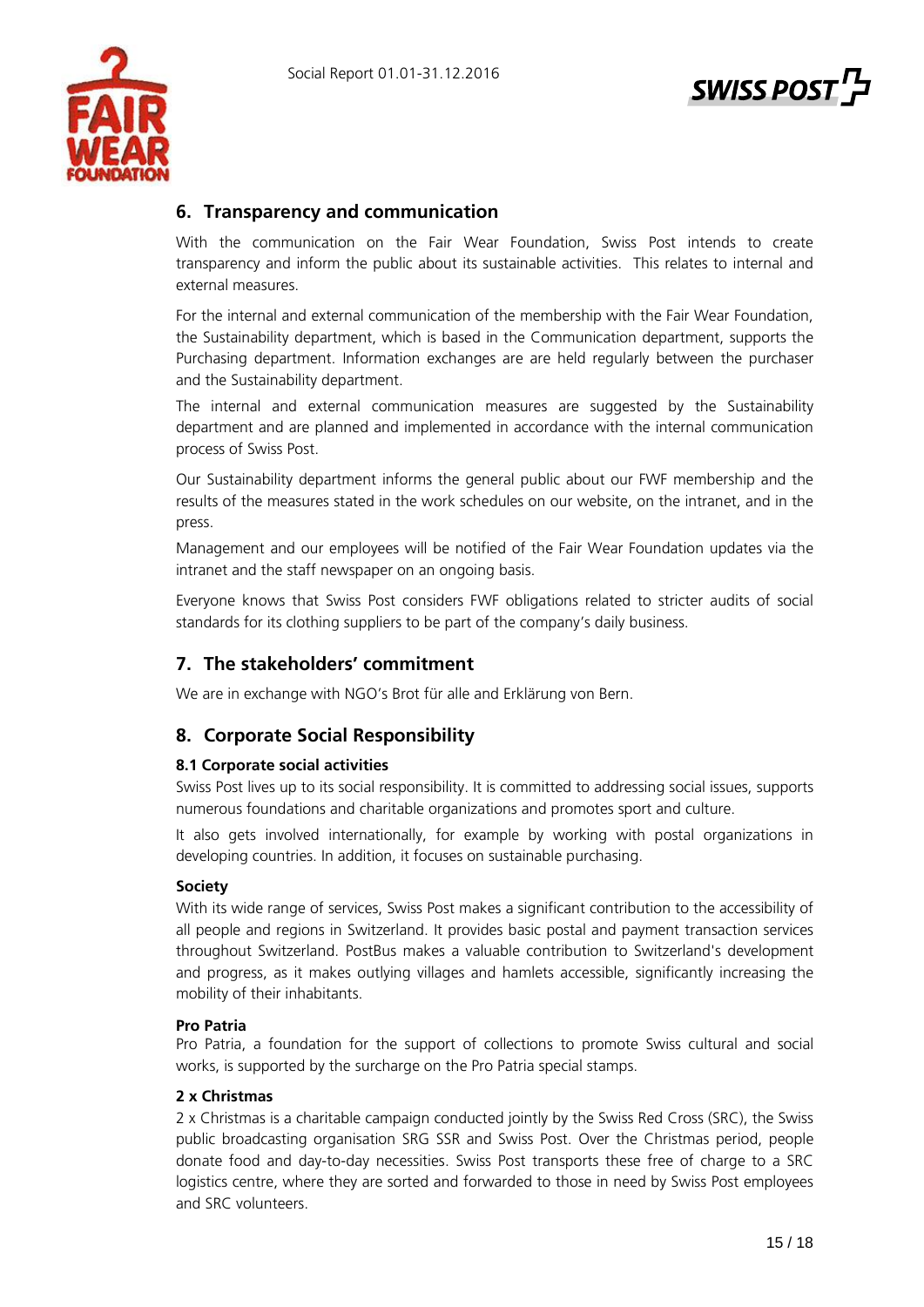

In 2016, the  $2 \times$  Christmas campaign celebrated its 20th anniversary and collected 66,000 parcels. The donated goods are distributed to people in need in Switzerland and to families and social institutions in Belarus, Moldova, Bosnia and Herzegovina and Armenia.

# **College for Collaborative Mobility (cocomo)**

In the run-up to the World Collaborative Mobility Congress, Swiss Post is sponsoring the mobility academy to again run the College for Collaborative Mobility ("cocomo"). This encourages future mobility experts to develop sustainable mobility concepts using practical methods and to network with key decision-makers in the Swiss mobility sector

# **Children and Youth**

Children and young people matter a great deal to Swiss Post. For this reason, we support Pro Juventute, provide schools with free equipment, launch educational projects for young people and help Santa out with the Christmas mail.

# **Pro Juventute**

Swiss Post levies surcharges on its Pro Juventute stamps. Pro Juventute uses the revenue this generates to support children and young people, and their parents, with a wide range of services and programmes.

# **PostDoc**

Swiss Post provides schools with free age-appropriate teaching materials on the subject of communication, from kindergarten to commercial college level.

PostDoc supports teaching that is interesting, varied and practical, and is tailored to cantonal curricula.

# **Santa Claus campaign**

Every year, Swiss Post receives almost 20,000 letters from children addressed to Santa Claus. Swiss Post sends these children a gift and a response in their own language.

# **PostFinance Trophy**

The "PostFinance Trophy", Switzerland's largest national school ice hockey tournament, inspires young sportsmen and women.

# **International projects**

Expertise and practical help for postal organizations: Swiss Post supports postal organizations in developing countries, either directly or in close collaboration with the Universal Postal Union (UPU).

Swiss Post supports the Universal Postal Union in improving the quality of postal services worldwide, thus making the global postal network more efficient.

We provide experts for projects abroad, support seminars financially and use our experience to train line managers. We also help postal organizations in developing countries by providing resources – in 2010, for example, Ecuador and Cuba received 8,000 post boxes.

# **Sustainable procurement**

Swiss Post adheres to economic, ethical, social and ecological standards (e.g. FWF, FSC) in its procurement, and it expects the same from its partners and suppliers.

**SWISS POS**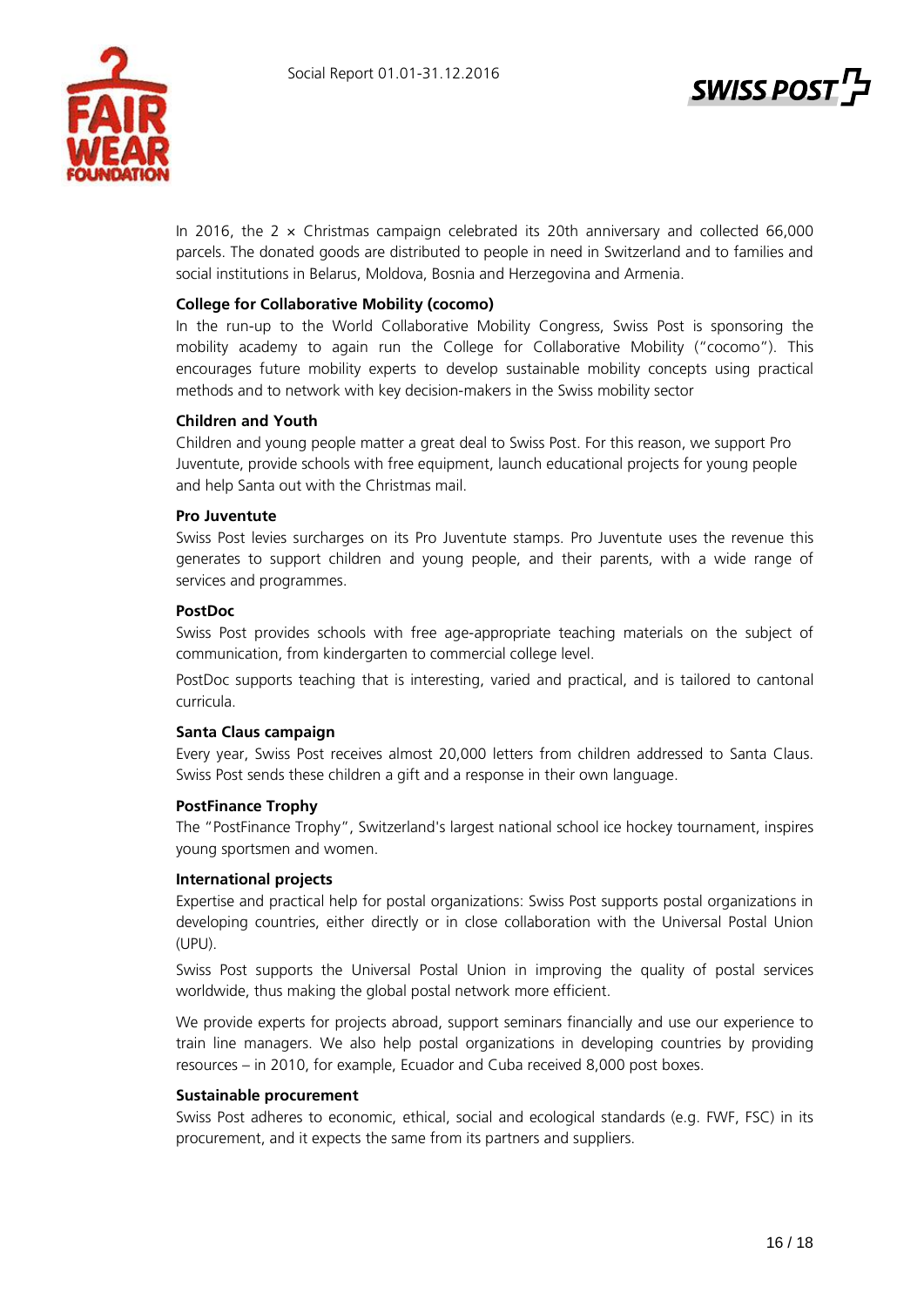

# **SWISS POS**

# **Recycling of clothing: "A second lease of life for Swiss Post clothes"**

Since 2015, we have been working with the Swiss Red Cross (SRK) in the Bern-Mittelland district to give old Swiss Post clothing a second lease of life. Nearly-new clothes are sold by the Red Cross in its second-hand shops. The proceeds go to social projects. Good-quality clothes with small defects are donated to Swiss Mountain Aid via Tell-Tex. Mountain farming families receive the clothing for free. Items of clothing that can no longer be worn are transformed into industrial materials such as cleaning cloths or insulation. Mountain farming families receive the clothing for free. Items of clothing that can no longer be worn are thermally recycled.

# **Memberships**

# **WWF Climate Savers**

Swiss Post is a member of WWF Climate Savers. The group members all pursue ambitious goals to reduce emissions, actively share experiences and engage in joint projects.



# **Association for Environmentally Sound Energy (VUE)**

As a VUE member, Swiss Post supports the promotion of renewable energies and ecological energy products.

# **Network Global Compact Switzerland**

This worldwide UN initiative aims to promote sustainable development and social commitment in companies. Companies must align their business activities and strategies with ten universally accepted principles relating to human rights, employment standards, environmental protection, and anti-corruption measures.

# **Postal-sector climate protection initiatives**

We participate in the initiatives of PostEurop and International Post Corporation (IPC). Together, we set international standards for the sector and cut the CO2 emissions attributable to postal services. By 2020, the international postal sector wishes to reduce its CO2 emissions by at least 25 percent compared with 2010 levels.

# **8.2 Environmental activities**

Protecting the climate is a long-term mission which calls for targeted action. Swiss Post has therefore created an action plan to increase its CO2-efficiency by 10% by the end of 2016 (based on 2010). Our actions can be summarized as follows:

# **A vision of emission-free mail delivery**

There are more than 6,000 electric scooters powered by electricity from renewable resources in operation. By the end of 2016, Swiss Post had replaced its entire fleet of petrol scooters. It places emphasis on innovative mobility solutions. The company is constantly modernizing its vehicle fleet to reduce environmental pollution and uses increasing numbers of electric, hybrid or biogas-powered vehicles.

# **Efficient logistics**

With a bundle of measures that also optimize the capacity utilization of vehicles and routes, Swiss Post is reducing empty runs and saving on fuel and costs.